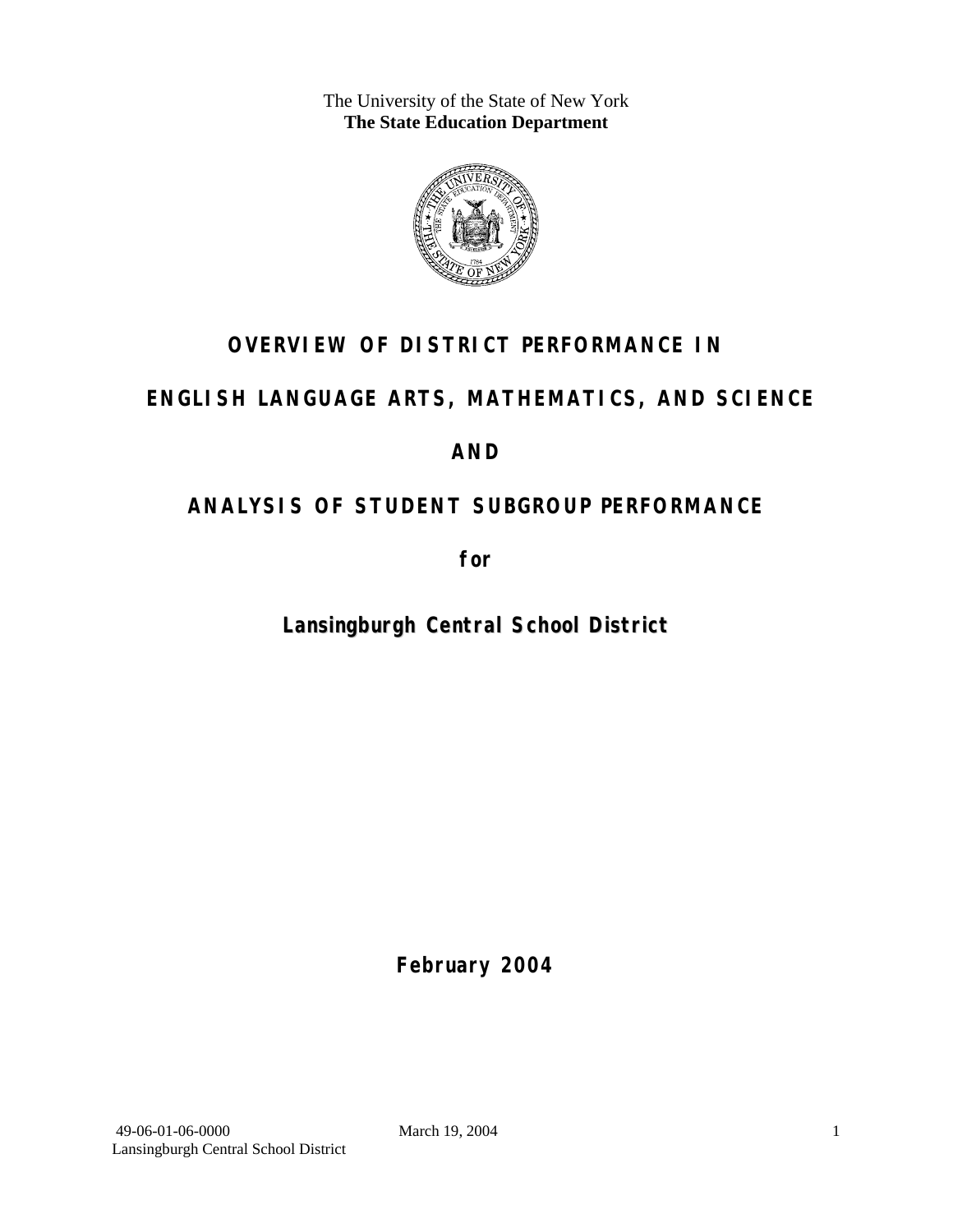#### **THE UNIVERSITY OF THE STATE OF NEW YORK**

#### **Regents of The University**

| Tonawanda             |
|-----------------------|
| <b>Hollis</b>         |
| Staten Island         |
| New Rochelle          |
| Peru                  |
| Huntington            |
| <b>North Syracuse</b> |
| New York              |
| <b>Belle Harbor</b>   |
| <b>Buffalo</b>        |
| Hartsdale             |
| Albany                |
| <b>Bronx</b>          |
| New York              |
| <b>Binghamton</b>     |
| Rochester             |

#### **President of The University and Commissioner of Education**

RICHARD P. MILLS

**Deputy Commissioner for Elementary, Middle, Secondary and Continuing Education**  JAMES A. KADAMUS

#### **Coordinator, School Operations and Management Services**

CHARLES SZUBERLA

#### **Coordinator, Information and Reporting Services**

MARTHA P. MUSSER

The State Education Department does not discriminate on the basis of age, color, religion, creed, disability, marital status, veteran status, national origin, race, gender, genetic predisposition or carrier status, or sexual orientation in its educational programs, services and activities. Portions of this publication can be made available in a variety of formats, including braille, large print or audio tape, upon request. Inquiries concerning this policy of nondiscrimination should be directed to the Department's Office for Diversity, Ethics, and Access, Room 530, Education Building, Albany, NY 12234. **Requests for additional copies of this publication may be made by contacting the Publications Sales Desk, Room 309, Education Building, Albany, NY 12234.** 

Please address all correspondence about this report that is not related to data corrections to:

*School Report Card Coordinator Information and Reporting Services Team New York State Education Department Room 863 EBA 89 Washington Avenue Albany, NY 12234*  E-mail: *RPTCARD@mail.nysed.gov*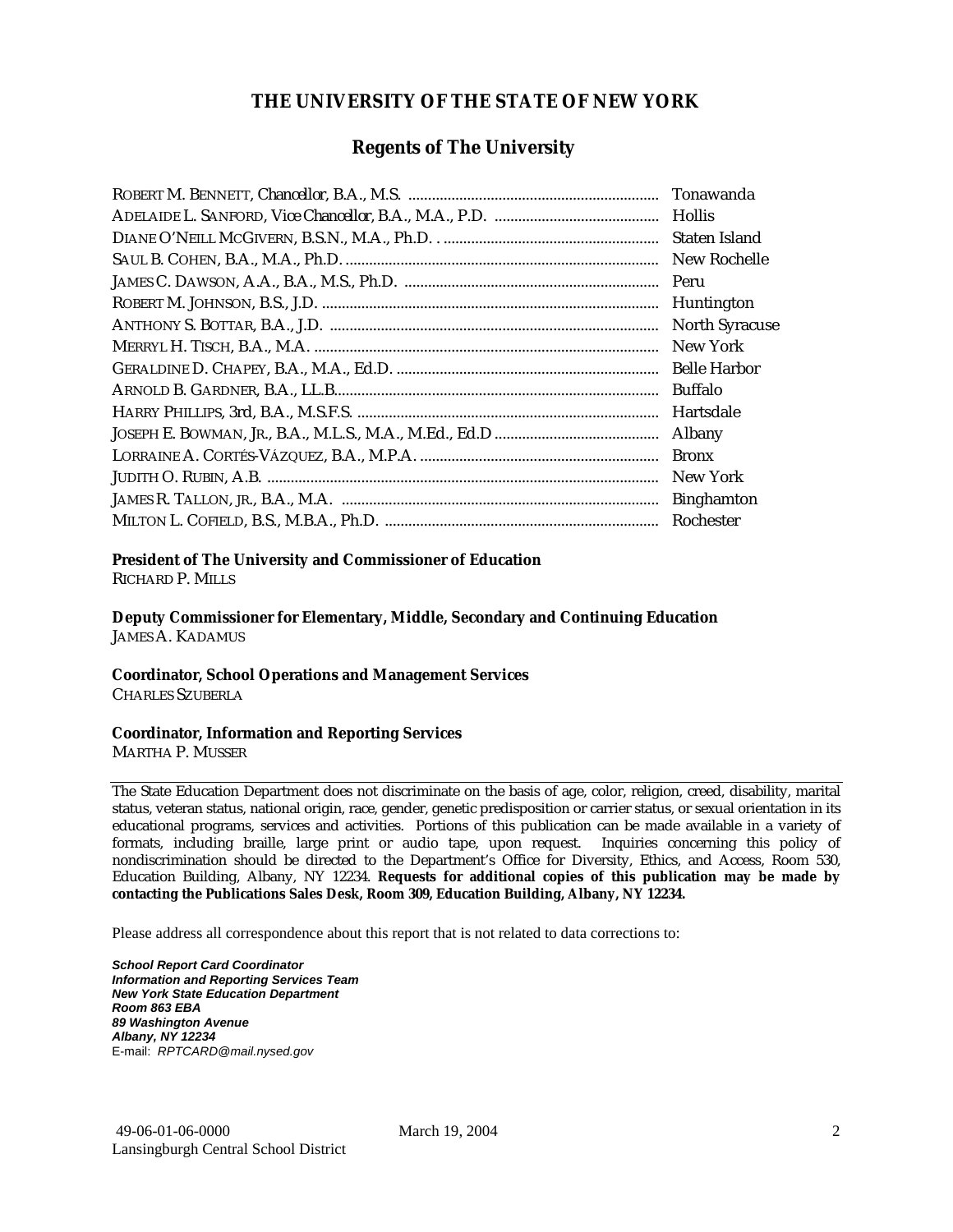The *New York State District Report Card* is an important part of the Board of Regents effort to raise learning standards for all students. It provides information to the public on student performance and other measures of district performance. Knowledge gained from the district report card on a district's strengths and weaknesses can be used to improve instruction and services to students.

The *New York State District Report Card* consists of three parts: the *Overview of District Performance in English Language Arts, Mathematics, and Science and Analysis of Student Subgroup Performance,* the *Comprehensive Information Report,* and the *District Accountability Report*. The *Overview and Analysis* presents performance data on measures required by the federal No Child Left Behind Act: English, mathematics, science, and graduation rate. Performance data on other State assessments can be found in the *Comprehensive Information Report*. The *District Accountability Report* provides information as to whether a district is making adequate progress toward enabling all students to achieve proficiency in English and mathematics.

State assessments are designed to help ensure that all students reach high learning standards. They show whether students are getting the foundation knowledge they need to succeed at the elementary, middle, and commencement levels and beyond. The State requires that students who are not making appropriate progress toward the standards receive academic intervention services.

In the *Overview*, performance on the elementary- and middle-level assessments in English language arts and mathematics and on the middle-level science test is reported in terms of mean scores and the percentage of students scoring at each of the four levels. These levels indicate performance on the standards from seriously deficient to advanced proficiency. Performance on the elementary-level science test is reported in terms of mean scores and the percentage of students making appropriate progress. Regents examination scores are reported in four score ranges. Scores of 65 to 100 are passing; scores of 55 to 64 earn credit toward a local diploma (with the approval of the local board of education). Though each elementary- and middle-level assessment is administered to students in a specific grade, secondary-level assessments are taken by students when they complete the coursework for the core curriculum. Therefore, the performance of students at the secondary level is measured for a student cohort rather than a group of students at a particular grade level. Students are grouped in cohorts according to the year in which they first entered grade 9.

The assessment data in the *Overview and Analysis* are for all tested students in the district, including general-education students and students with disabilities. In the *Overview*, each district's performance is compared with that of all public schools statewide. In the *Analysis*, performance is disaggregated by race/ethnicity, disability status, gender, LEP status, income level, and migrant status.

Explanations of terms referred to or symbols used in this part of the district report card may be found in the glossary on the last page. Further information on the district report card may be found in the guide, *Understanding Your School Report Card: February 2004*, available on the Information and Reporting Services Web site at www.emsc.nysed.gov/irts.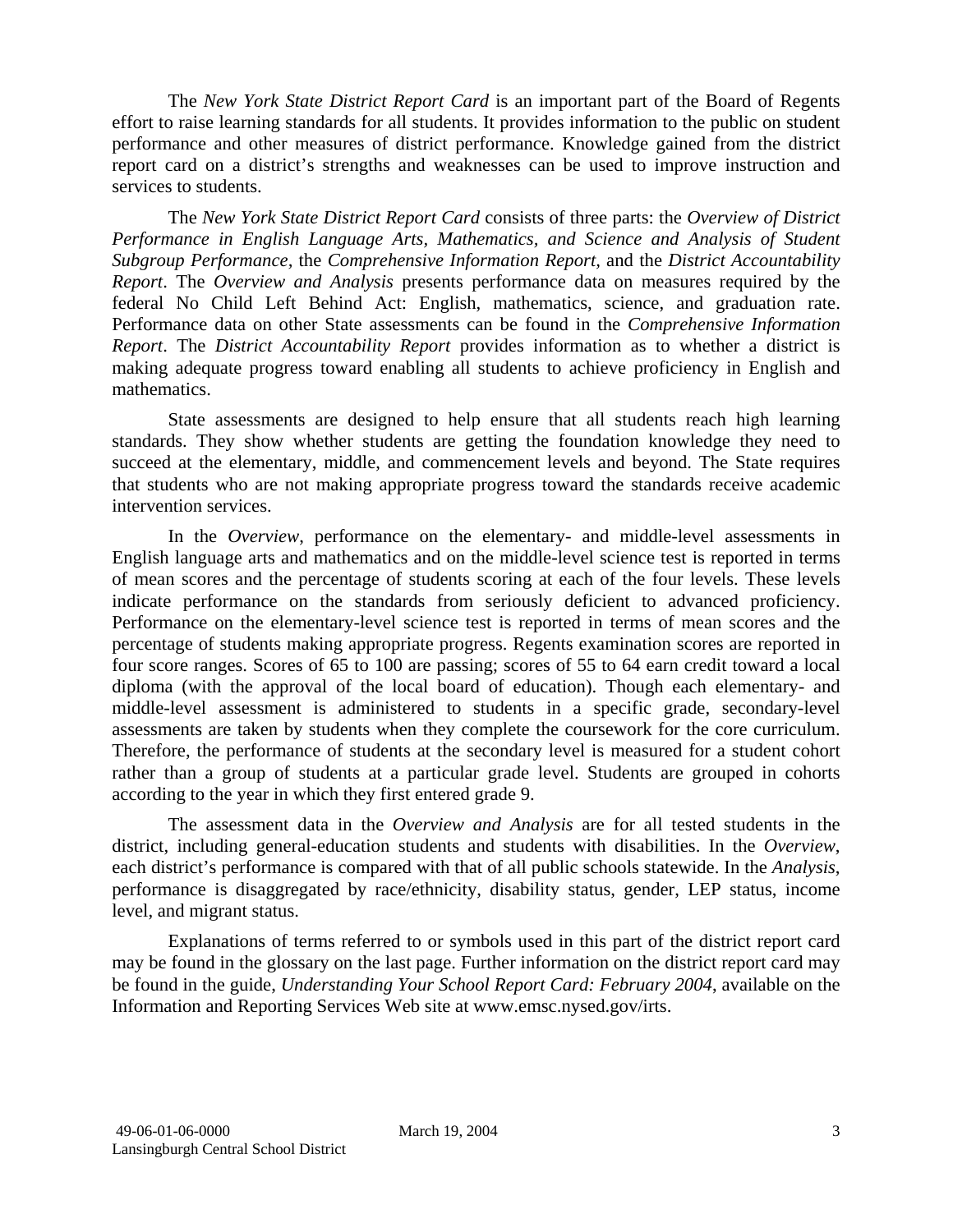# **Overview of District Performance in English Language Arts, Mathematics, and Science**

## **District Profile**

| Superintendent:<br>Lee Bordick |             |  | (518)233-6850             |
|--------------------------------|-------------|--|---------------------------|
| <b>Organization</b>            | Grade Range |  | <b>Student Enrollment</b> |
| $2002 - 03$                    | <b>NA</b>   |  | 2458                      |

| 2001–02 District-wide Total Expenditure per Pupil      | \$10,597 |
|--------------------------------------------------------|----------|
| 2001-02 NYS Public Schools Total Expenditure per Pupil | \$12.265 |

### **2002–03 Percentage of Core Classes Taught by Highly Qualified Teachers\***

| <b>Number of Core</b><br><b>Classes</b> | <b>Percent Taught</b><br>by Highly<br>Qualified<br><b>Teachers</b> |
|-----------------------------------------|--------------------------------------------------------------------|
| 373                                     | 98%                                                                |
| . .<br>$\overline{\phantom{a}}$         |                                                                    |

\*For the 2002-03 school year, SED is reporting that teachers of core classes are highly qualified if they are certified to teach those classes. However, No Child Left Behind (NCLB) imposes requirements beyond certification for some teachers to be considered highly qualified. In future years, when New York State uses the NCLB criteria for reporting, certified teachers must fulfill all NCLB requirements to be counted as highly qualified.

#### **2002–03 Percentage of Teachers with No Valid Teaching Certificate\***

| Number of<br><b>Teachers</b> | <b>Percent with No</b><br><b>Valid Teaching</b><br><b>Certificate</b> |
|------------------------------|-----------------------------------------------------------------------|
| 173                          | 1%                                                                    |

\*This count includes teachers with temporary licenses who do not have a valid permanent, provisional, or transitional teaching certificate.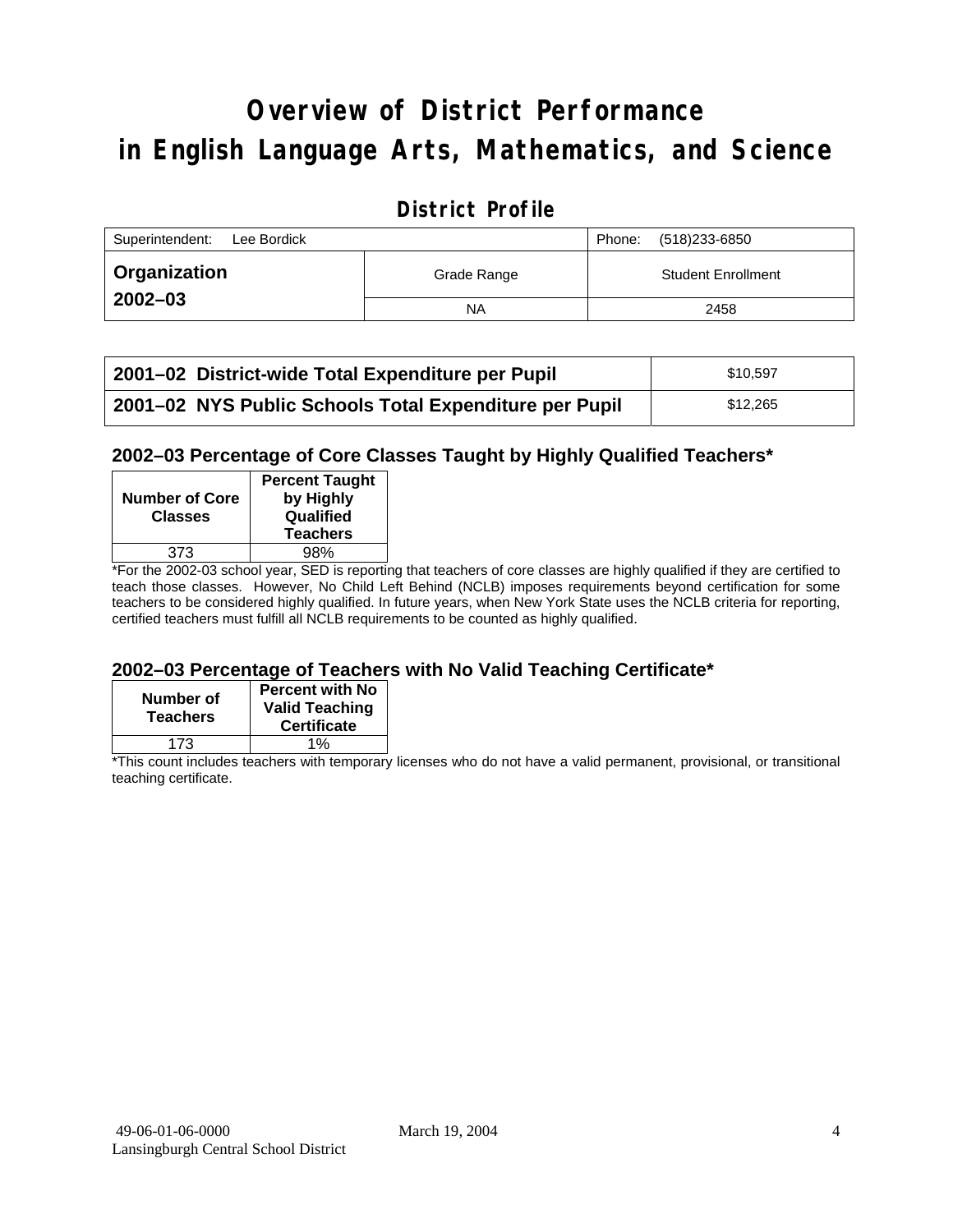English Language Arts



| <b>Counts of Students Tested</b>       |                    |                    |                    |                    |       |                   |
|----------------------------------------|--------------------|--------------------|--------------------|--------------------|-------|-------------------|
| Performance at<br><b>This District</b> | Level 1<br>455-602 | Level 2<br>603-644 | Level 3<br>645-691 | Level 4<br>692-800 | Total | <b>Mean Score</b> |
| Jan-Feb 2001                           | 10                 |                    | 74                 | 18                 | 179   | 650               |
| Jan-Feb 2002                           |                    | 72                 | 79                 | 17                 | 176   | 651               |
| Feb 2003                               |                    | 66                 | 70                 | 33                 | 174   | 657               |

|         | Elementary-Level English Language Arts Levels — Listening, Reading, and Writing Standards                     |  |  |  |  |  |
|---------|---------------------------------------------------------------------------------------------------------------|--|--|--|--|--|
| Level 4 | These students <b>exceed the standards</b> and are moving toward high performance on the Regents examination. |  |  |  |  |  |
| Level 3 | These students meet the standards and, with continued steady growth, should pass the Regents examination.     |  |  |  |  |  |
| Level 2 | These students need extra help to meet the standards and pass the Regents examination.                        |  |  |  |  |  |
| Level 1 | These students have serious academic deficiencies.                                                            |  |  |  |  |  |

**Performance of Limited English Proficient Students Taking the New York State English as a Second Language Achievement Test (NYSESLAT) as the Measure of English Language Arts Achievement**

| Grade 4 | <b>Number</b><br>Tested | Level 1 | Level 2 | Level 3 | Level 4 |
|---------|-------------------------|---------|---------|---------|---------|
| 2003    |                         |         |         |         |         |

**Performance of Students with Severe Disabilities on the New York State Alternate Assessment (NYSAA) in English** 

| <b>Elementary Level</b> | <b>Number</b><br>Tested | AA-Level | AA-Level 2 | AA-Level 3 | AA-Level 4 |
|-------------------------|-------------------------|----------|------------|------------|------------|
| $2002 - 03$             |                         |          |            |            |            |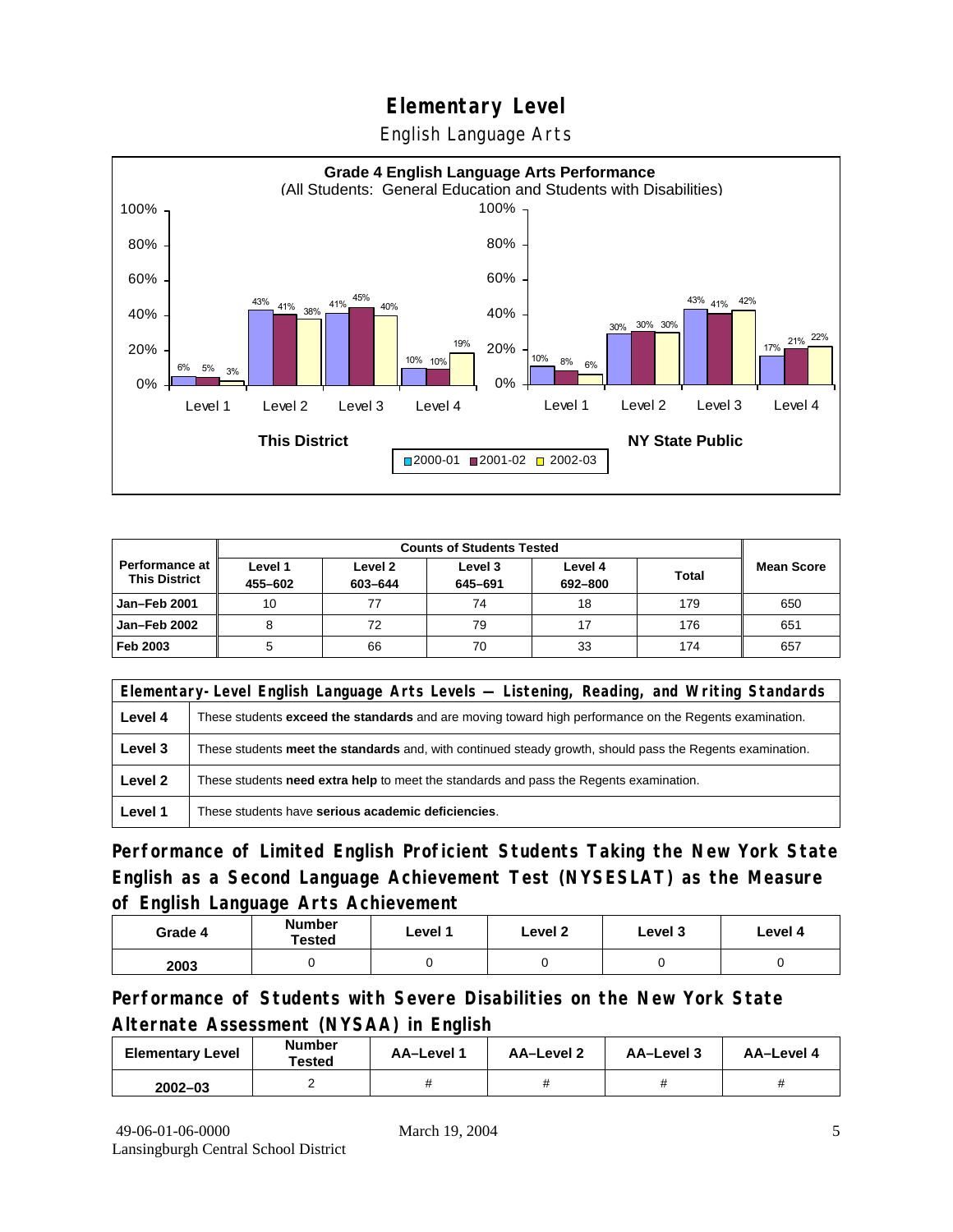### Mathematics



| <b>Counts of Students Tested</b>         |                    |                    |                    |                    |              |                   |
|------------------------------------------|--------------------|--------------------|--------------------|--------------------|--------------|-------------------|
| Performance at I<br><b>This District</b> | Level 1<br>448-601 | Level 2<br>602-636 | Level 3<br>637-677 | Level 4<br>678-810 | <b>Total</b> | <b>Mean Score</b> |
| May 2001                                 |                    | 45                 | 90                 | 37                 | 178          | 654               |
| May 2002                                 |                    | 59                 | 87                 | 22                 | 176          | 647               |
| May 2003                                 |                    | 32                 | 105                | 30                 | 172          | 655               |

| Elementary-Level Mathematics Levels - |                                                                                                               |  |  |  |
|---------------------------------------|---------------------------------------------------------------------------------------------------------------|--|--|--|
|                                       | Knowledge, Reasoning, and Problem-Solving Standards                                                           |  |  |  |
| Level 4                               | These students <b>exceed the standards</b> and are moving toward high performance on the Regents examination. |  |  |  |
| Level 3                               | These students meet the standards and, with continued steady growth, should pass the Regents examination.     |  |  |  |
| Level 2                               | These students need extra help to meet the standards and pass the Regents examination.                        |  |  |  |
| Level 1                               | These students have serious academic deficiencies.                                                            |  |  |  |

## **Performance of Students with Severe Disabilities on the New York State Alternate Assessment (NYSAA) in Mathematics**

| <b>Elementary Level</b> | <b>Number</b><br>Tested | AA-Level 1 | AA-Level 2 | AA-Level 3 | AA-Level 4 |
|-------------------------|-------------------------|------------|------------|------------|------------|
| $2002 - 03$             |                         |            |            |            |            |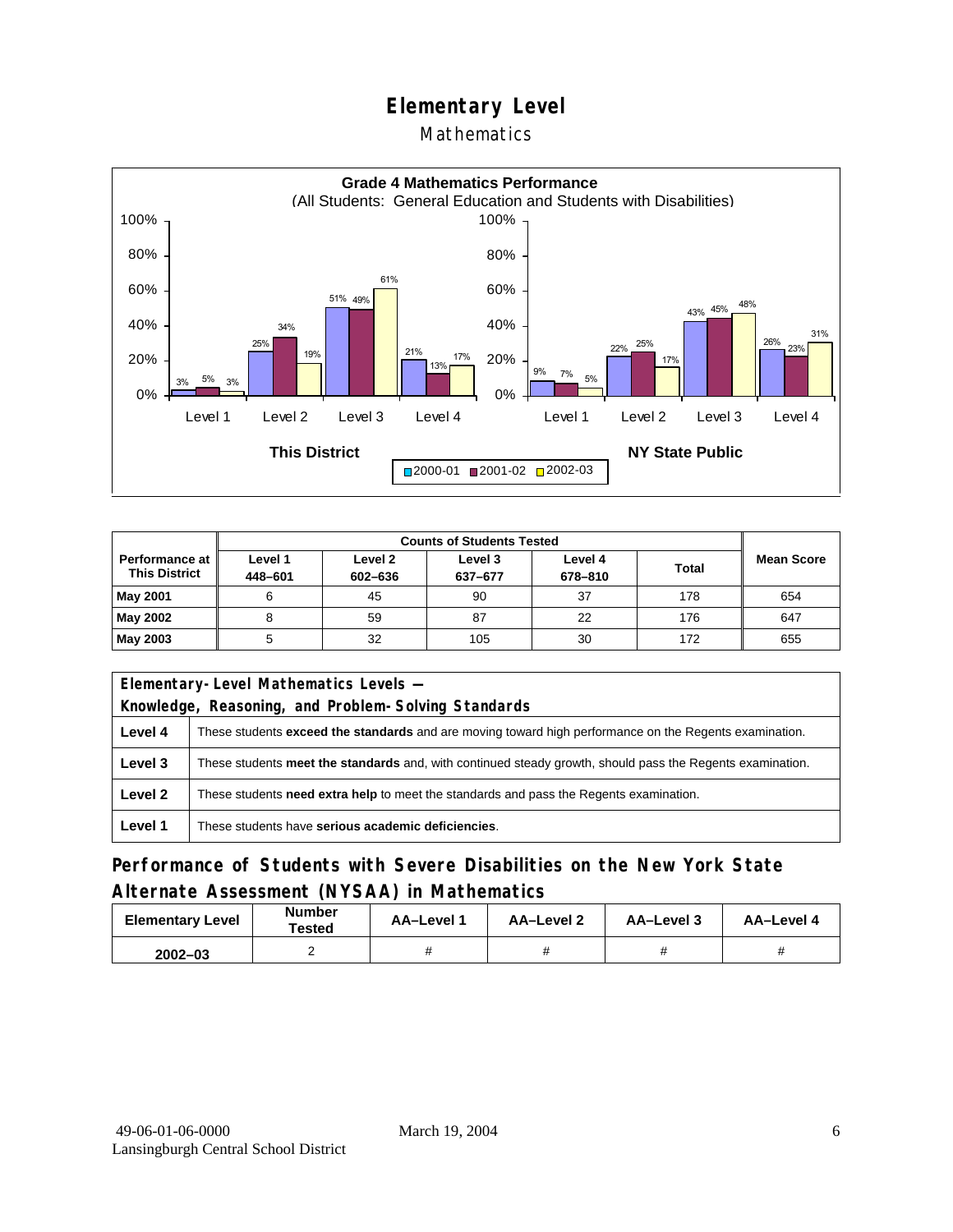Science Multiple-Choice



**All Students** 

|          |     | Number Tested   Number Above SDL   Mean Score |    |
|----------|-----|-----------------------------------------------|----|
| May 2001 | 174 | 136                                           | 35 |
| May 2002 |     | 131                                           | 34 |
| May 2003 | 166 | 131                                           | 35 |

| Grade 4 Science - Knowledge, Reasoning, and Problem-Solving Standards |                                                                                                                                                                                                                                          |  |  |  |  |
|-----------------------------------------------------------------------|------------------------------------------------------------------------------------------------------------------------------------------------------------------------------------------------------------------------------------------|--|--|--|--|
| <b>Multiple-Choice</b><br><b>Test Component</b>                       | This component contains 45 multiple-choice questions based upon the New York State Elementary<br>Science Syllabus and referenced to the New York State Learning Standards for Mathematics, Science<br>and Technology (Elementary Level). |  |  |  |  |
| <b>State Designated</b><br>Level (SDL)                                | Students who correctly answer fewer than 30 of the 45 questions of the multiple-choice test component<br>must receive academic intervention services in the following term of instruction.                                               |  |  |  |  |
| <b>Mean Scores</b>                                                    | For the multiple-choice test component, the mean score is the average number of correct answers for<br>students tested. If all tested students answered all questions correctly, this score would be 45.                                 |  |  |  |  |

## **Elementary Level**

#### Science Performance Test

The elementary-level science test is composed of two sections, the multiple-choice section (described above) and the performance test. The performance test is not used to determine the need for academic intervention services or for accountability purposes because not all students are administered the same three tasks.

| <b>All Students</b>                       |     |    |  |  |  |  |  |
|-------------------------------------------|-----|----|--|--|--|--|--|
| <b>Number Tested</b><br><b>Mean Score</b> |     |    |  |  |  |  |  |
| May 2001                                  | 170 | 36 |  |  |  |  |  |
| May 2002                                  | 162 | 36 |  |  |  |  |  |
| <b>May 2003</b><br>36<br>167              |     |    |  |  |  |  |  |

### **Performance of Students with Severe Disabilities on the New York State Alternate Assessment (NYSAA) in Science**

| <b>Elementary Level</b> | <b>Number</b><br>Tested | AA-Level | AA-Level 2 | AA-Level 3 | AA-Level 4 |
|-------------------------|-------------------------|----------|------------|------------|------------|
| $2002 - 03$             |                         |          |            |            |            |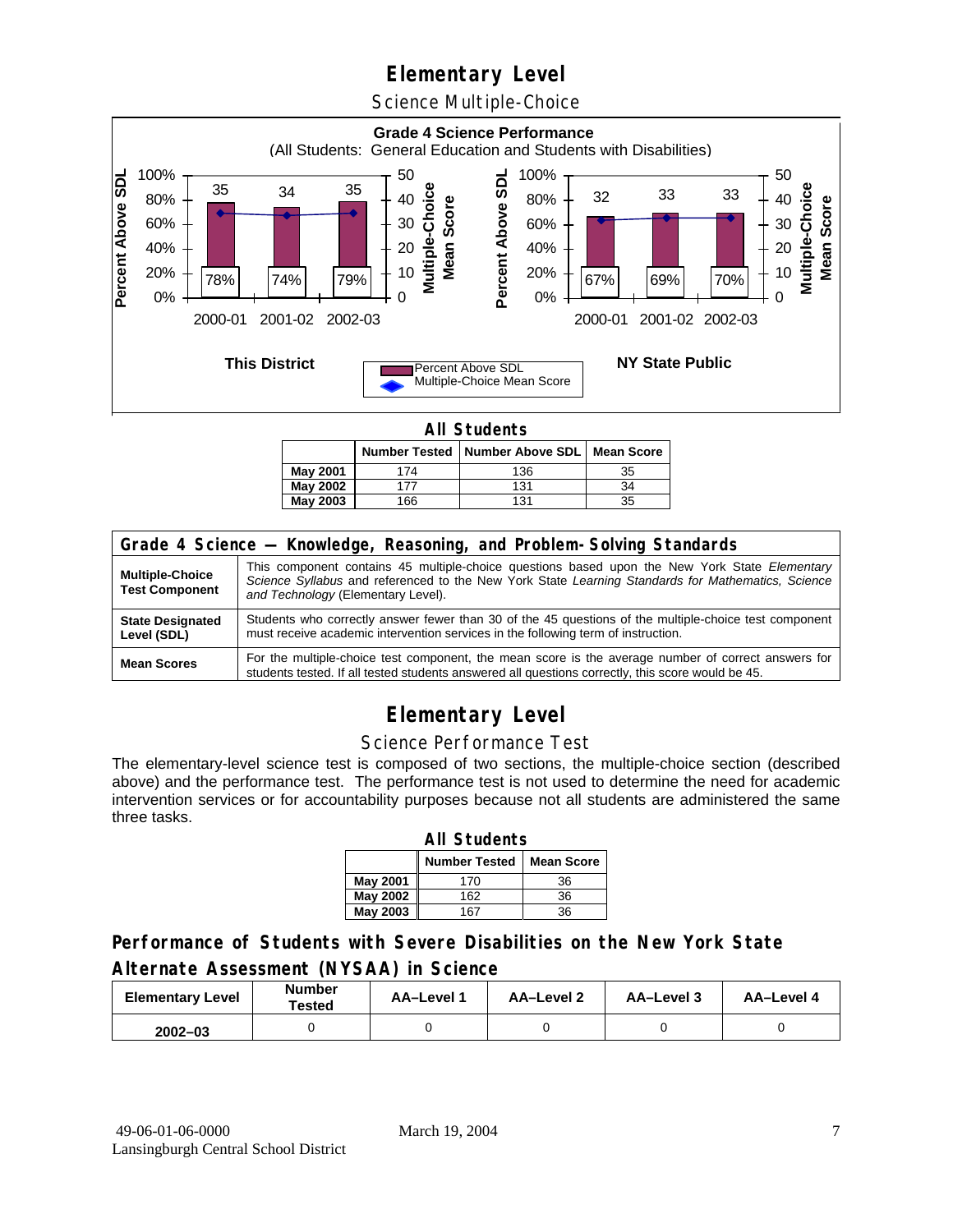English Language Arts



|                                          |                    |                    | <b>Counts of Students Tested</b> |                    |       |                   |
|------------------------------------------|--------------------|--------------------|----------------------------------|--------------------|-------|-------------------|
| Performance at I<br><b>This District</b> | Level 1<br>527-661 | Level 2<br>662-700 | Level 3<br>701-738               | Level 4<br>739-830 | Total | <b>Mean Score</b> |
| <b>May 2001</b>                          | 28                 | 98                 | 47                               | 12                 | 185   | 691               |
|                                          | Level 1<br>527-659 | Level 2<br>660-698 | Level 3<br>699-737               | Level 3<br>738-830 | Total |                   |
| <b>March 2002</b>                        | 10                 | 93                 | 69                               | 10                 | 182   | 694               |
|                                          | Level 1<br>527-657 | Level 2<br>658-696 | Level 3<br>697-736               | Level 4<br>737-830 | Total |                   |
| January 2003                             | 20                 | 97                 | 76                               | 14                 | 207   | 693               |

|         | Middle-Level English Language Arts Levels — Listening, Reading, and Writing Standards                         |  |  |  |  |
|---------|---------------------------------------------------------------------------------------------------------------|--|--|--|--|
| Level 4 | These students <b>exceed the standards</b> and are moving toward high performance on the Regents examination. |  |  |  |  |
| Level 3 | These students meet the standards and, with continued steady growth, should pass the Regents examination.     |  |  |  |  |
| Level 2 | These students <b>need extra help</b> to meet the standards and pass the Regents examination.                 |  |  |  |  |
| Level 1 | These students have serious academic deficiencies.                                                            |  |  |  |  |

**Performance of Limited English Proficient Students Taking the New York State English as a Second Language Achievement Test (NYSESLAT) as the Measure of English Language Arts Achievement**

| Grade 8 | <b>Number</b><br>Tested | Level 1 | Level 2 | Level 3 | Level 4 |
|---------|-------------------------|---------|---------|---------|---------|
| 2003    |                         |         |         |         |         |

**Performance of Students with Severe Disabilities on the New York State Alternate Assessment (NYSAA) in English** 

| Grade 8     | <b>Number</b><br>Tested | AA-Level 1 | AA-Level 2 | AA–Level 3 | AA-Level 4 |
|-------------|-------------------------|------------|------------|------------|------------|
| $2002 - 03$ |                         |            |            |            |            |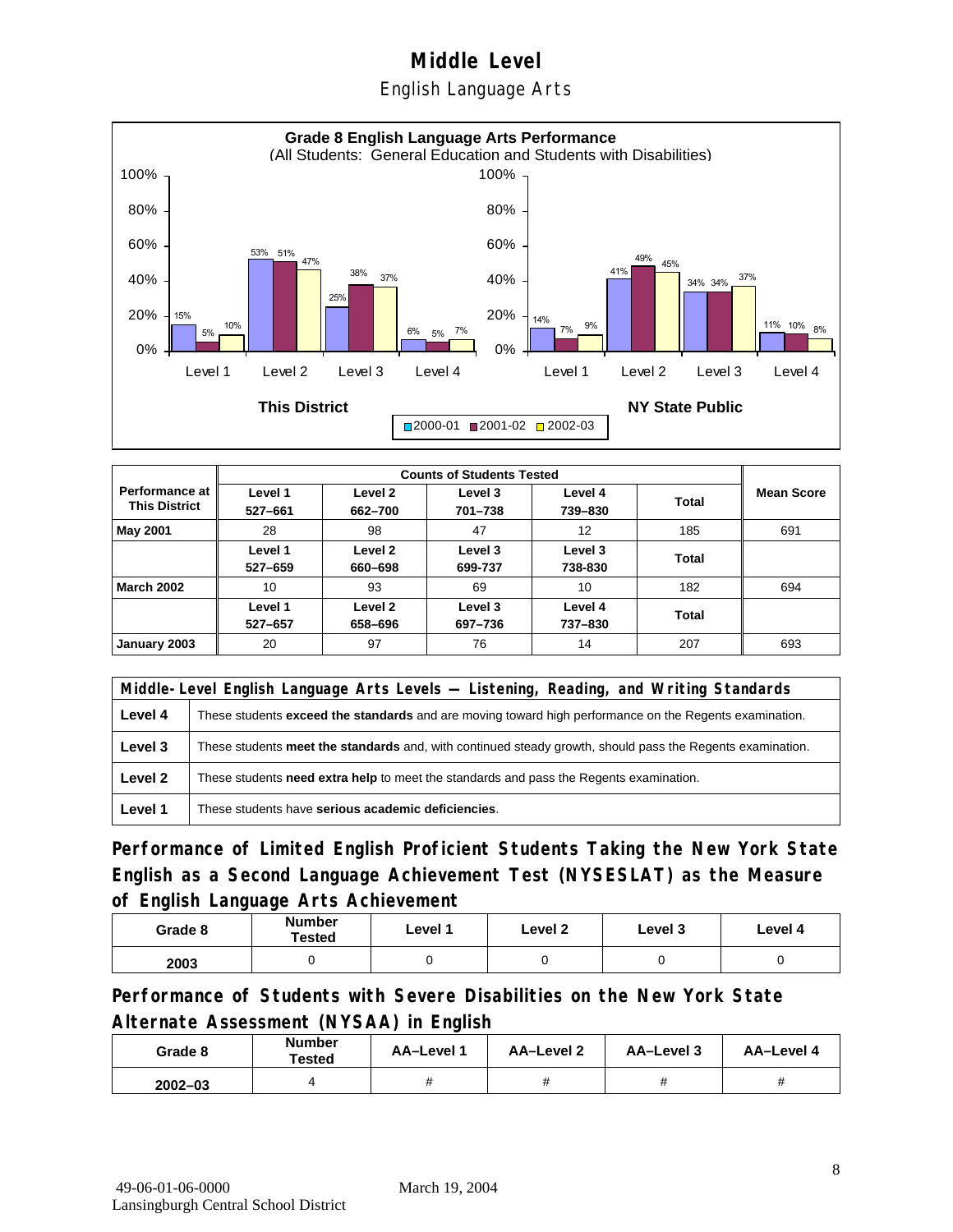#### Mathematics



| <b>Performance at</b><br><b>This District</b> | Level 1<br>517-680 | Level 2<br>681-715 | Level 3<br>716-759 | Level 4<br>760-882 | <b>Total</b> | <b>Mean Score</b> |
|-----------------------------------------------|--------------------|--------------------|--------------------|--------------------|--------------|-------------------|
| <b>May 2001</b>                               | 49                 | 88                 | 41                 |                    | 187          | 700               |
| May 2002                                      | 22                 | 78                 | 63                 | 14                 | 177          | 713               |
| <b>May 2003</b>                               | 33                 |                    | 86                 | 20                 | 210          | 715               |

|         | Middle-Level Mathematics Levels — Knowledge, Reasoning, and Problem-Solving Standards                         |  |  |  |  |
|---------|---------------------------------------------------------------------------------------------------------------|--|--|--|--|
| Level 4 | These students <b>exceed the standards</b> and are moving toward high performance on the Regents examination. |  |  |  |  |
| Level 3 | These students meet the standards and, with continued steady growth, should pass the Regents examination.     |  |  |  |  |
| Level 2 | These students <b>need extra help</b> to meet the standards and pass the Regents examination.                 |  |  |  |  |
| Level 1 | These students have serious academic deficiencies.                                                            |  |  |  |  |

## **Performance of Students with Severe Disabilities on the New York State Alternate Assessment (NYSAA) in Mathematics**

| <b>Middle Level</b> | <b>Number</b><br>Tested | AA-Level | AA-Level 2 | AA-Level 3 | AA-Level 4 |
|---------------------|-------------------------|----------|------------|------------|------------|
| $2002 - 03$         |                         |          |            |            |            |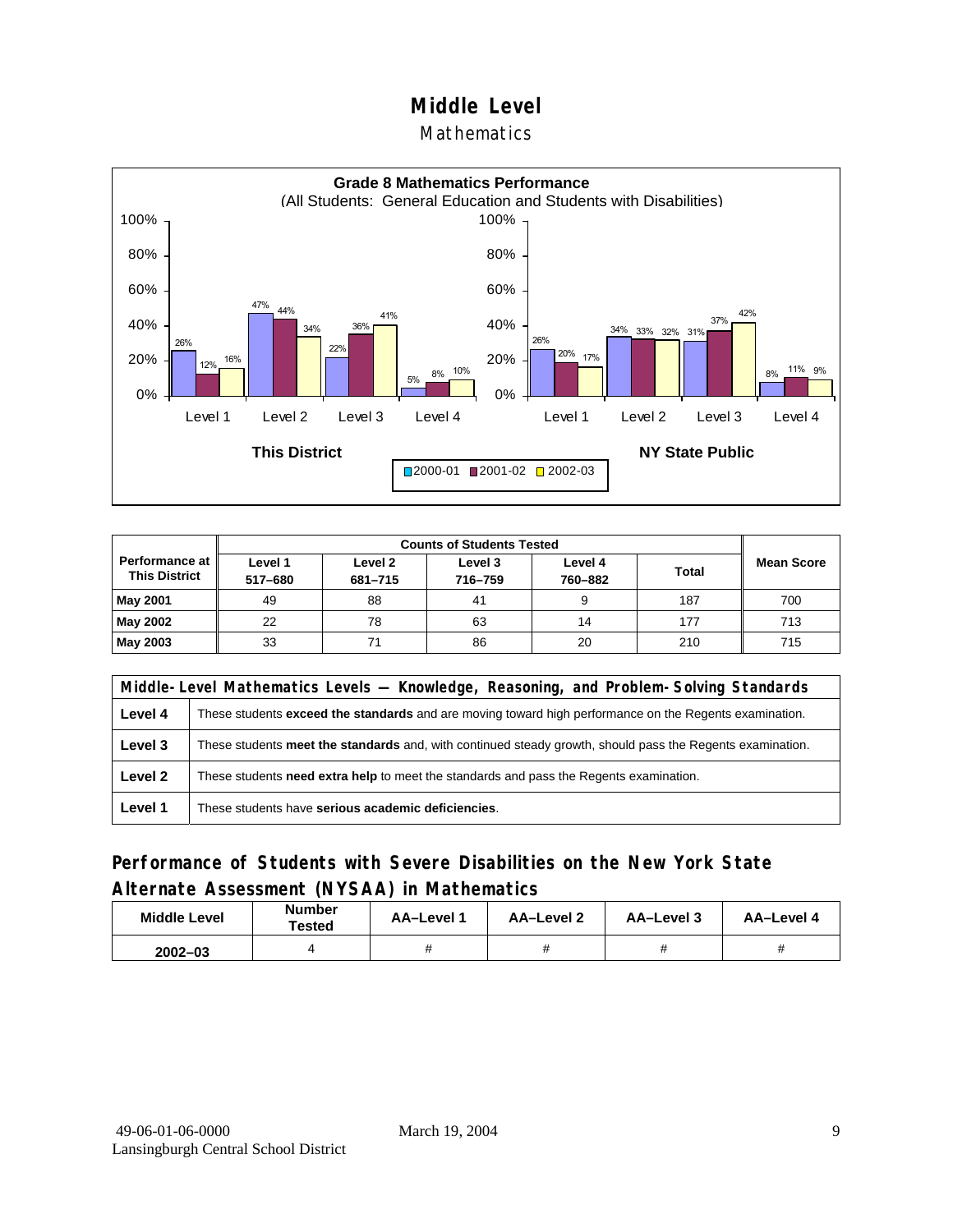#### **Science**



| <b>Performance at This District</b> |                             |         |         |         |         |              |                   |
|-------------------------------------|-----------------------------|---------|---------|---------|---------|--------------|-------------------|
|                                     |                             | Level 1 | Level 2 | Level 3 | Level 4 | <b>Total</b> | <b>Mean Score</b> |
| <b>June 2002</b>                    | <b>Middle-Level Science</b> |         | 31      | 88      | 60      | 181          |                   |
|                                     | <b>Regents Science</b>      |         |         |         |         |              |                   |
| January/                            | <b>Middle-Level Science</b> |         | 37      | 90      | 71      | 202          | 76                |
|                                     | June 2003   Regents Science | ₩       |         |         | #       |              | #                 |

|         | Middle-Level Science Levels — Knowledge, Reasoning, and Problem-Solving Standards*                                                                                                             |
|---------|------------------------------------------------------------------------------------------------------------------------------------------------------------------------------------------------|
| Level 4 | These students exceed the standards on the middle-level science test and are moving toward high performance<br>on the Regents examinations or score 85-100 on a Regents science examination.   |
| Level 3 | These students meet the standards on the middle-level science test and, with continued steady growth, should<br>pass the Regents examinations or score 65–84 on a Regents science examination. |
| Level 2 | These students need extra help to meet the standards for middle-level science and to pass the Regents<br>examinations or score 55-64 on a Regents science examination.                         |
| Level 1 | These students have serious academic deficiencies as evidenced in the middle-level science test or score 0–54<br>on a Regents science examination.                                             |

\*Students may demonstrate proficiency in middle-level science by scoring at Level 3 or above on the middle-level science test or by scoring 65 or above on a Regents examination in science.

## **Performance of Students with Severe Disabilities on the New York State Alternate Assessment (NYSAA) in Science**

| Middle-Level | Number<br>Tested | <b>AA-Level 1</b> | AA-Level 2 | AA-Level 3 | AA-Level 4 |  |
|--------------|------------------|-------------------|------------|------------|------------|--|
| $2002 - 03$  |                  |                   |            |            |            |  |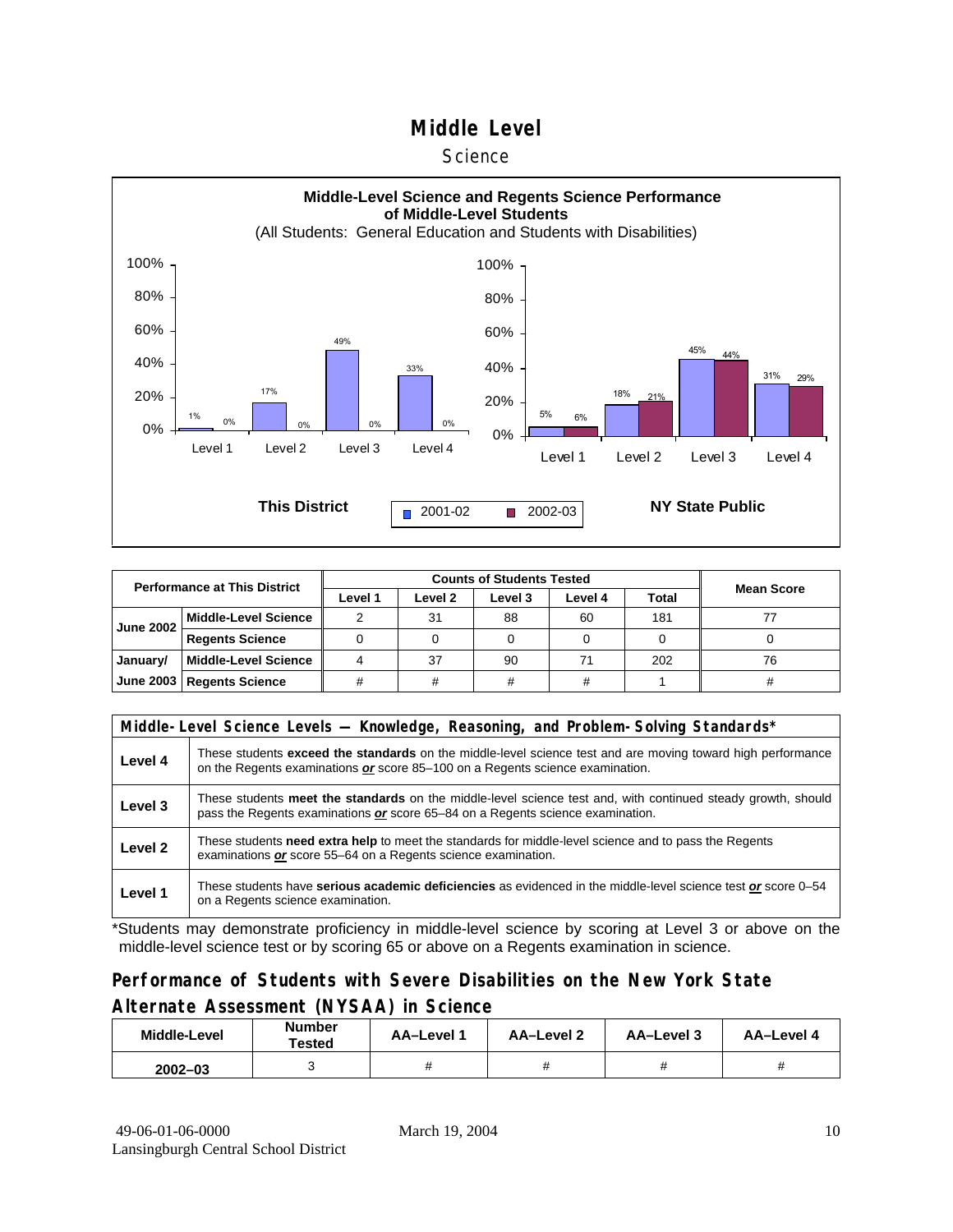## **High School English Achievement after Four Years of Instruction**

 The graph and table below present performance of the 1997, 1998, and 1999 cohort members, four years after entering grade 9, in meeting the graduation assessment requirement in English. A score of 65 or above on the Regents comprehensive examination in English is considered passing. Only the highest score of each student is counted, regardless of how many times the student took the examination. In the graph, students passing approved alternatives to this examination are counted as scoring in the 65 to 84 range. RCT results are not included in the graph. In the first table, the numbers of students who met the graduation requirement by passing an approved alternative are listed separately. The second table shows the competency test performance of students with disabilities eligible for the safety net who did not score 55 or above on a Regents examination or approved alternative. Students who score 55 to 64 on the Regents examination in comprehensive English may be given credit towards a local high school diploma if allowed by the district board of education. The data in these tables and chart show the performance of the cohorts as of June  $30<sup>th</sup>$  of the fourth year after first entering grade 9. Data for the 1999 cohort include all students in cohorts in the district's schools, students continuously enrolled in the district who transferred between schools within the district, and students placed outside the district but who are the reporting responsibility of the district. Data for the 1998 cohort include all students in cohorts in the district's schools.



|             | English Graduation Requirement Achievement after Four Years of High School*                                                                                                                                                                                               |  |  |    |    |  |  |  |  |  |  |  |  |
|-------------|---------------------------------------------------------------------------------------------------------------------------------------------------------------------------------------------------------------------------------------------------------------------------|--|--|----|----|--|--|--|--|--|--|--|--|
|             | <b>Cohort Members</b><br><b>Highest Score</b><br><b>Highest Score</b><br><b>Highest Score</b><br><b>Highest Score</b><br>Approved<br><b>Alternative Credit</b><br>Between 55 and 64<br>Between 0 and 54<br>Between 85 and 100<br>Between 65 and 84<br><b>All Students</b> |  |  |    |    |  |  |  |  |  |  |  |  |
| 1997 Cohort | 103                                                                                                                                                                                                                                                                       |  |  |    |    |  |  |  |  |  |  |  |  |
| 1998 Cohort | 125                                                                                                                                                                                                                                                                       |  |  | 86 | 20 |  |  |  |  |  |  |  |  |
| 1999 Cohort | 125                                                                                                                                                                                                                                                                       |  |  |    | 29 |  |  |  |  |  |  |  |  |

\*Assessments used to determine counts in this table include the Regents examination in comprehensive English, the component retest in English, and approved alternatives.

| Performance of Students Who Took the Regents<br><b>Competency Tests in Reading and Writing to Meet the</b><br><b>Graduation Requirement*</b> |  |  |  |  |  |  |  |  |
|----------------------------------------------------------------------------------------------------------------------------------------------|--|--|--|--|--|--|--|--|
| <b>Failed RCT in Reading</b><br><b>Passed the RCTs</b><br>and/or Writing                                                                     |  |  |  |  |  |  |  |  |
| 1997 Cohort                                                                                                                                  |  |  |  |  |  |  |  |  |
| 1998 Cohort                                                                                                                                  |  |  |  |  |  |  |  |  |
| 1999 Cohort                                                                                                                                  |  |  |  |  |  |  |  |  |

\*Includes only students eligible for the safety net who did not score 55 or higher on the Regents examination or an approved alternative.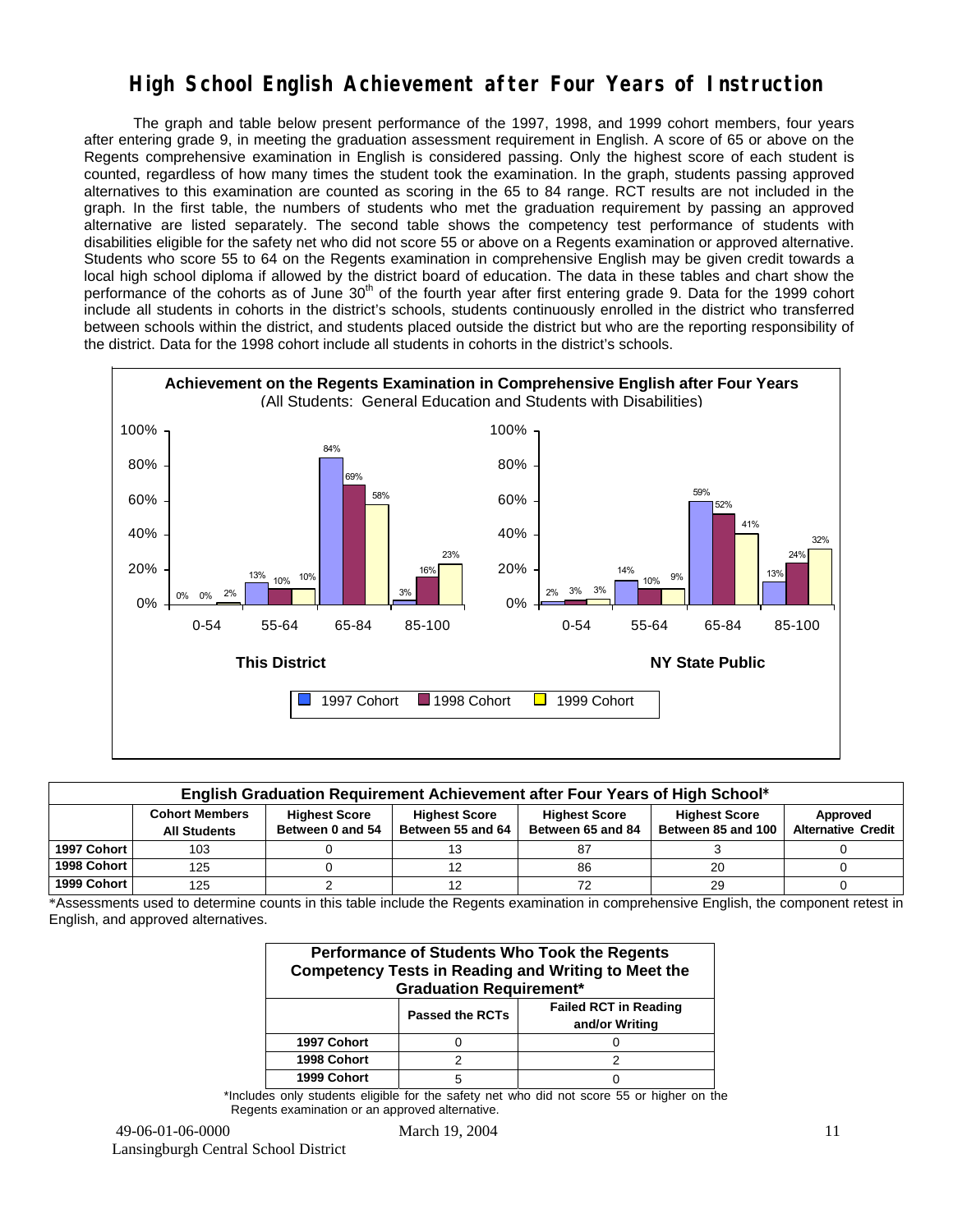## **High School Mathematics Achievement after Four Years of Instruction**

 The graph and table below present performance of the 1997, 1998, and 1999 cohort members, four years after entering grade 9, in meeting the graduation assessment requirement in mathematics. A score of 65 or above on a Regents examination in mathematics is considered passing. Only the highest score of each student is counted, regardless of how many times the student took the examination. In the graph, students passing approved alternatives to these examinations are counted as scoring in the 65 to 84 range. RCT results are not included in the graph. In the first table, the numbers of students who met the graduation requirement by passing an approved alternative are listed separately. The second table shows the competency test performance of students with disabilities eligible for the safety net who did not score 55 or above on a Regents examination or approved alternative. Students who score 55 to 64 on a Regents examination in mathematics may be given credit towards a local high school diploma if allowed by the district board of education. The data in these tables and chart show the performance of the cohorts as of June 30<sup>th</sup> of the fourth year after first entering grade 9. Data for the 1999 cohort include all students in cohorts in the district's schools, students continuously enrolled in the district who transferred between schools within the district, and students placed outside the district but who are the reporting responsibility of the district. Data for the 1998 cohort include all students in cohorts in the district's schools.



| Mathematics Graduation Requirement Achievement after Four Years of High School* |                                                                                                                                   |  |                                    |                   |                    |                           |  |  |  |  |  |
|---------------------------------------------------------------------------------|-----------------------------------------------------------------------------------------------------------------------------------|--|------------------------------------|-------------------|--------------------|---------------------------|--|--|--|--|--|
|                                                                                 | <b>Highest Score</b><br><b>Highest Score</b><br><b>Highest Score</b><br>Approved<br><b>Cohort Members</b><br><b>Highest Score</b> |  |                                    |                   |                    |                           |  |  |  |  |  |
|                                                                                 | <b>All Students</b>                                                                                                               |  | Between 0 and 54 Between 55 and 64 | Between 65 and 84 | Between 85 and 100 | <b>Alternative Credit</b> |  |  |  |  |  |
| 1997 Cohort                                                                     | 103                                                                                                                               |  |                                    | 44                | 48                 |                           |  |  |  |  |  |
| 1998 Cohort                                                                     | 125                                                                                                                               |  |                                    | 56                | 43                 |                           |  |  |  |  |  |
| 1999 Cohort                                                                     | 125                                                                                                                               |  |                                    | 40                | 62                 |                           |  |  |  |  |  |

\*Assessments used to determine counts in this table include a Regents examination in mathematics, the component retest in mathematics, and approved alternatives.

| Performance of Students Who Took the Regents<br><b>Competency Test in Mathematics to Meet the</b><br><b>Graduation Requirement*</b> |                                                            |  |  |  |  |  |  |  |  |
|-------------------------------------------------------------------------------------------------------------------------------------|------------------------------------------------------------|--|--|--|--|--|--|--|--|
|                                                                                                                                     | <b>Failed at Least</b><br><b>Passed the RCT</b><br>One RCT |  |  |  |  |  |  |  |  |
| 1997 Cohort                                                                                                                         |                                                            |  |  |  |  |  |  |  |  |
| 1998 Cohort                                                                                                                         |                                                            |  |  |  |  |  |  |  |  |
| 1999 Cohort                                                                                                                         |                                                            |  |  |  |  |  |  |  |  |

\*Includes only students eligible for the safety net who did not score 55 or higher on the Regents examination or an approved alternative.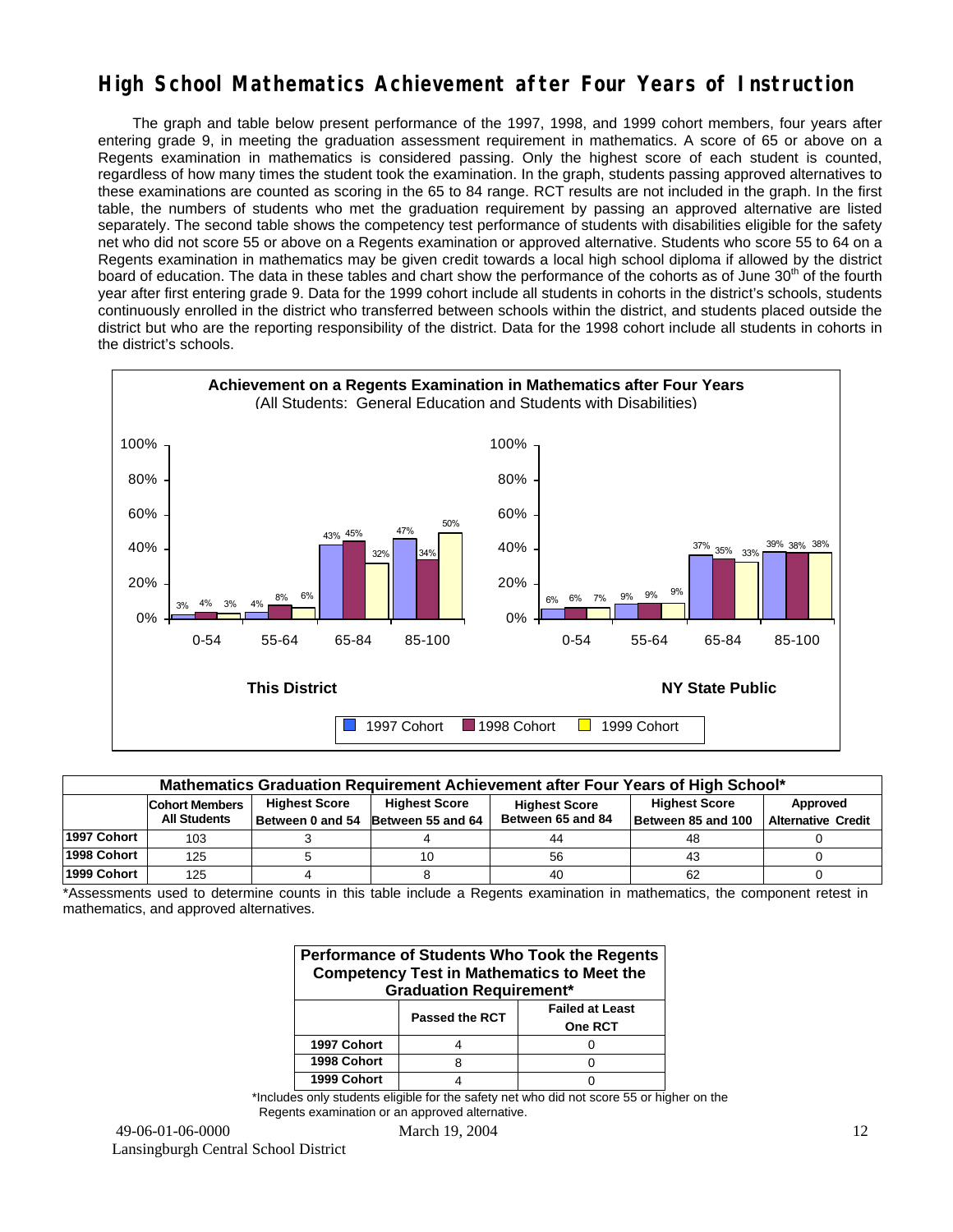## **Cohort Graduation Rates**

 Students were counted as graduates if they earned a local diploma with or without a Regents endorsement by August 31<sup>st</sup> of the fourth year after first entering grade 9. The graduation-rate cohort includes students who transferred to general education development (GED) programs. These students were not counted in the 1998 school accountability cohort for English and mathematics.



| <b>Cohort Graduation Rates</b> |                                  |                                |                                                               |                     |  |  |  |  |  |
|--------------------------------|----------------------------------|--------------------------------|---------------------------------------------------------------|---------------------|--|--|--|--|--|
|                                | <b>Cohort</b><br>Members*<br>(a) | <b>Transfers to GED</b><br>(b) | <b>Graduation Rate</b><br>Cohort<br><b>Members</b><br>$(a+b)$ | Number<br>Graduated |  |  |  |  |  |
| 1998 Cohort                    | 125                              |                                | 136                                                           | 109                 |  |  |  |  |  |

 $*$ Count as of August 31 $<sup>st</sup>$  of the fourth year after first entering grade 9.</sup>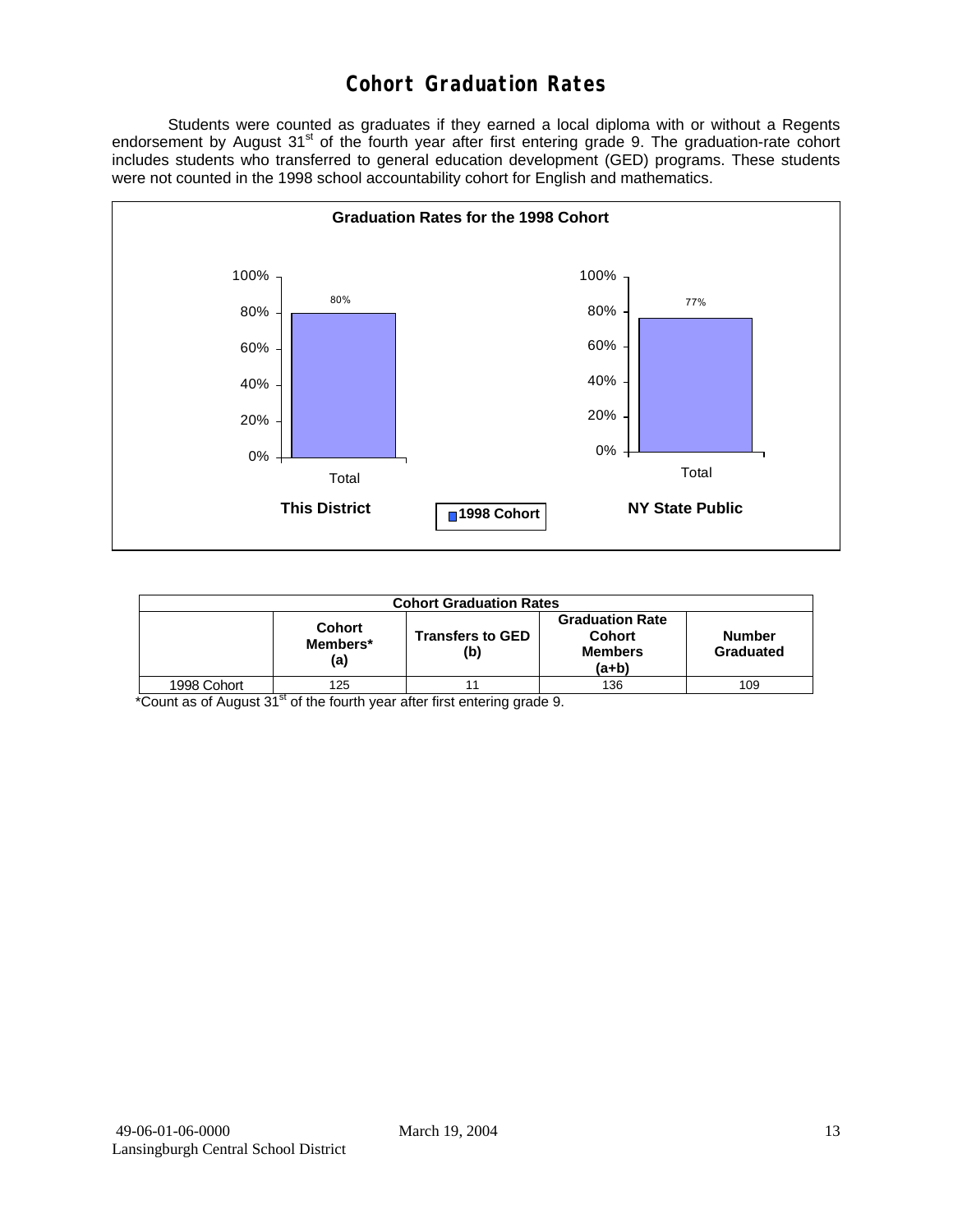# **Analysis of Student Subgroup Performance**

Historically, on State assessments the average performance of Black, Hispanic, and Native American students has been lower than that of White and Asian students. Similarly, students from lowincome families have not performed as well as those from higher income families. A high priority of the Board of Regents is to eliminate these gaps in student performance. In addition, Title I of the federal Elementary and Secondary Education Act includes explicit requirements "to ensure that students served by Title I are given the same opportunity to achieve to high standards and are held to the same high expectations as all students in each State."

This section of the district report card provides performance data for two years by racial/ethnic group, disability status, gender, English proficiency status, income level, and migrant status. The purpose of the student subgroup analyses is to determine if students who perform below the standards in any school tend to fall into particular groups, such as minority students, limited English proficient students, or economically disadvantaged students. If these analyses provide evidence that students in one of the groups achieve at a lower level than other students, the district should examine the reasons for this lower performance and make necessary changes in curriculum, instruction, and student support services to remedy these performance gaps. If your district did not report data for the 2002-03 school year for a subject and grade, a table showing data for subgroups in that subject and grade will not be included in the *Analysis*.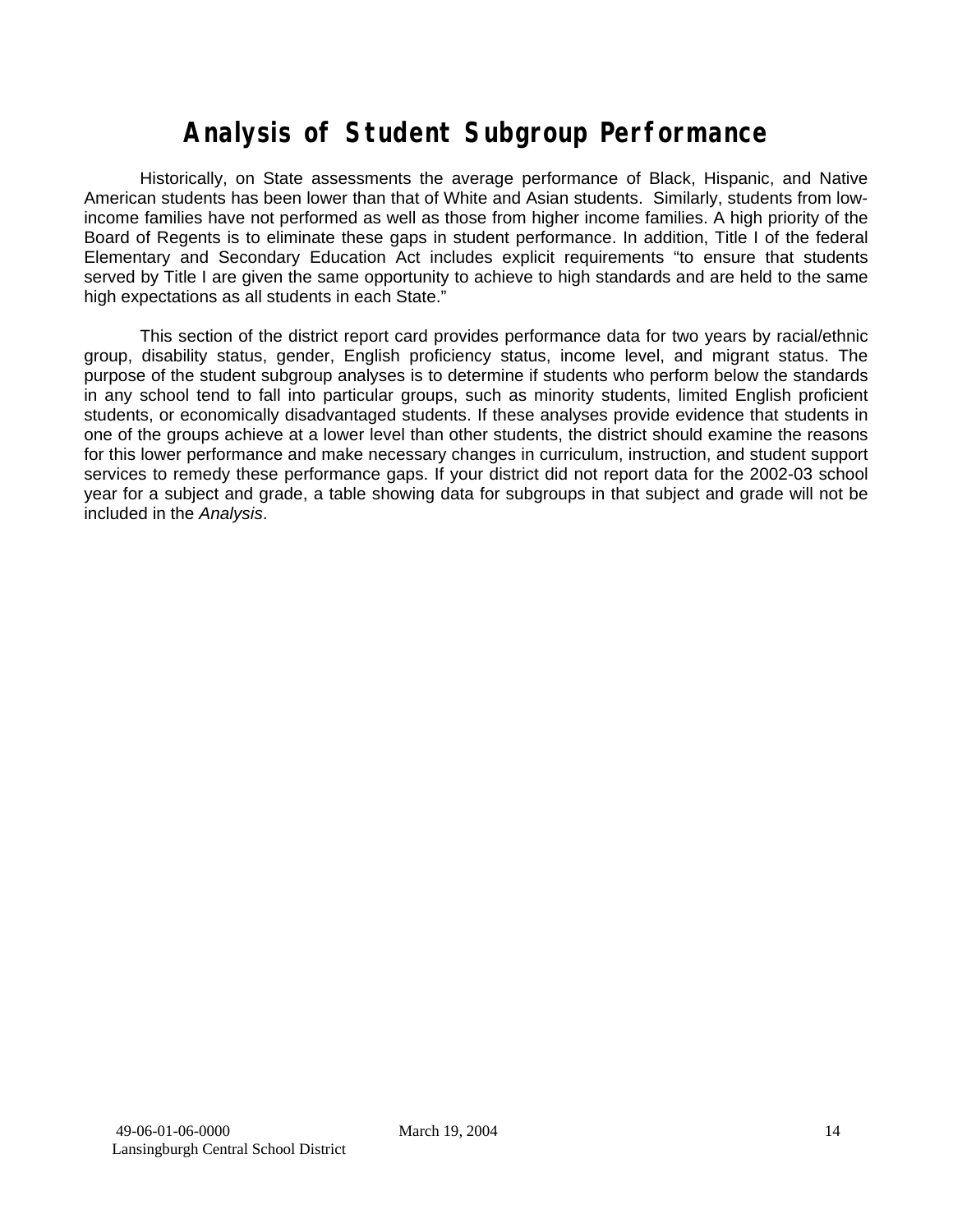# English Language Arts

|                                              | $2001 - 02$                                                                        |             |              |               | 2002-03                                                           |         |         |              |
|----------------------------------------------|------------------------------------------------------------------------------------|-------------|--------------|---------------|-------------------------------------------------------------------|---------|---------|--------------|
| <b>Student Subgroup</b>                      | <b>Percentages of Tested</b><br><b>Students Scoring at Levels</b><br><b>Tested</b> |             |              | <b>Tested</b> | <b>Percentages of Tested</b><br><b>Students Scoring at Levels</b> |         |         |              |
|                                              |                                                                                    | $2 - 4$     | $3 - 4$      | 4             |                                                                   | $2 - 4$ | $3 - 4$ | 4            |
| <b>Results by Race/Ethnicity</b>             |                                                                                    |             |              |               |                                                                   |         |         |              |
| American Indian/Alaskan Native               | 0                                                                                  | 0%          | 0%           | 0%            | $\mathbf 0$                                                       | 0%      | 0%      | 0%           |
| <b>Black</b>                                 | 22                                                                                 | 86%         | 36%          | 14%           | 24                                                                | 100%    | 33%     | 4%           |
| Hispanic                                     | 4                                                                                  | s           | s            | s             | 4                                                                 | s       | s       | s            |
| Asian or Pacific Islander                    | $\mathbf{1}$                                                                       | s           | s            | s             | $\overline{2}$                                                    | s       | s       | $\mathbf{s}$ |
| White                                        | 149                                                                                | 97%         | 57%          | 9%            | 144                                                               | 97%     | 64%     | 22%          |
| Total                                        | 176                                                                                | 95%         | 55%          | 10%           | 174                                                               | 97%     | 59%     | 19%          |
| Small Group Totals (s)                       | 5                                                                                  | 100%        | 60%          | 0%            | 6                                                                 | 100%    | 50%     | 0%           |
| <b>Results by Disability Status</b>          |                                                                                    |             |              |               |                                                                   |         |         |              |
| General-education students                   | 148                                                                                | 97%         | 63%          | 11%           | 158                                                               | 99%     | 65%     | 20%          |
| Students with disabilities                   | 28                                                                                 | 89%         | 11%          | 0%            | 16                                                                | 75%     | 6%      | 6%           |
| Total                                        | 176                                                                                | 95%         | 55%          | 10%           | 174                                                               | 97%     | 59%     | 19%          |
| <b>Results by Gender</b>                     |                                                                                    |             |              |               |                                                                   |         |         |              |
| Female                                       | 84                                                                                 | 98%         | 55%          | 14%           | 77                                                                | 99%     | 61%     | 21%          |
| Male                                         | 92                                                                                 | 93%         | 54%          | 5%            | 97                                                                | 96%     | 58%     | 18%          |
| Total                                        | 176                                                                                | 95%         | 55%          | 10%           | 174                                                               | 97%     | 59%     | 19%          |
| <b>Results by English Proficiency Status</b> |                                                                                    |             |              |               |                                                                   |         |         |              |
| English proficient                           | 175                                                                                | $\mathbf s$ | ${\tt s}$    | s             | 174                                                               | 97%     | 59%     | 19%          |
| Limited English proficient                   | $\mathbf{1}$                                                                       | s           | $\mathsf{s}$ | s             | 0                                                                 | 0%      | 0%      | 0%           |
| Total                                        | 176                                                                                | 95%         | 55%          | 10%           | 174                                                               | 97%     | 59%     | 19%          |
| <b>Results by Income Level</b>               |                                                                                    |             |              |               |                                                                   |         |         |              |
| Economically disadvantaged                   | 78                                                                                 | 94%         | 40%          | 5%            | 82                                                                | 98%     | 54%     | 17%          |
| Not disadvantaged                            | 98                                                                                 | 97%         | 66%          | 13%           | 92                                                                | 97%     | 64%     | 21%          |
| Total                                        | 176                                                                                | 95%         | 55%          | 10%           | 174                                                               | 97%     | 59%     | 19%          |
| <b>Results by Migrant Status</b>             |                                                                                    |             |              |               |                                                                   |         |         |              |
| Migrant family                               | $\mathbf 0$                                                                        | 0%          | 0%           | 0%            | 0                                                                 | 0%      | 0%      | 0%           |
| Not migrant family                           | 176                                                                                | 95%         | 55%          | 10%           | 174                                                               | 97%     | 59%     | 19%          |
| Total                                        | 176                                                                                | 95%         | 55%          | 10%           | 174                                                               | 97%     | 59%     | 19%          |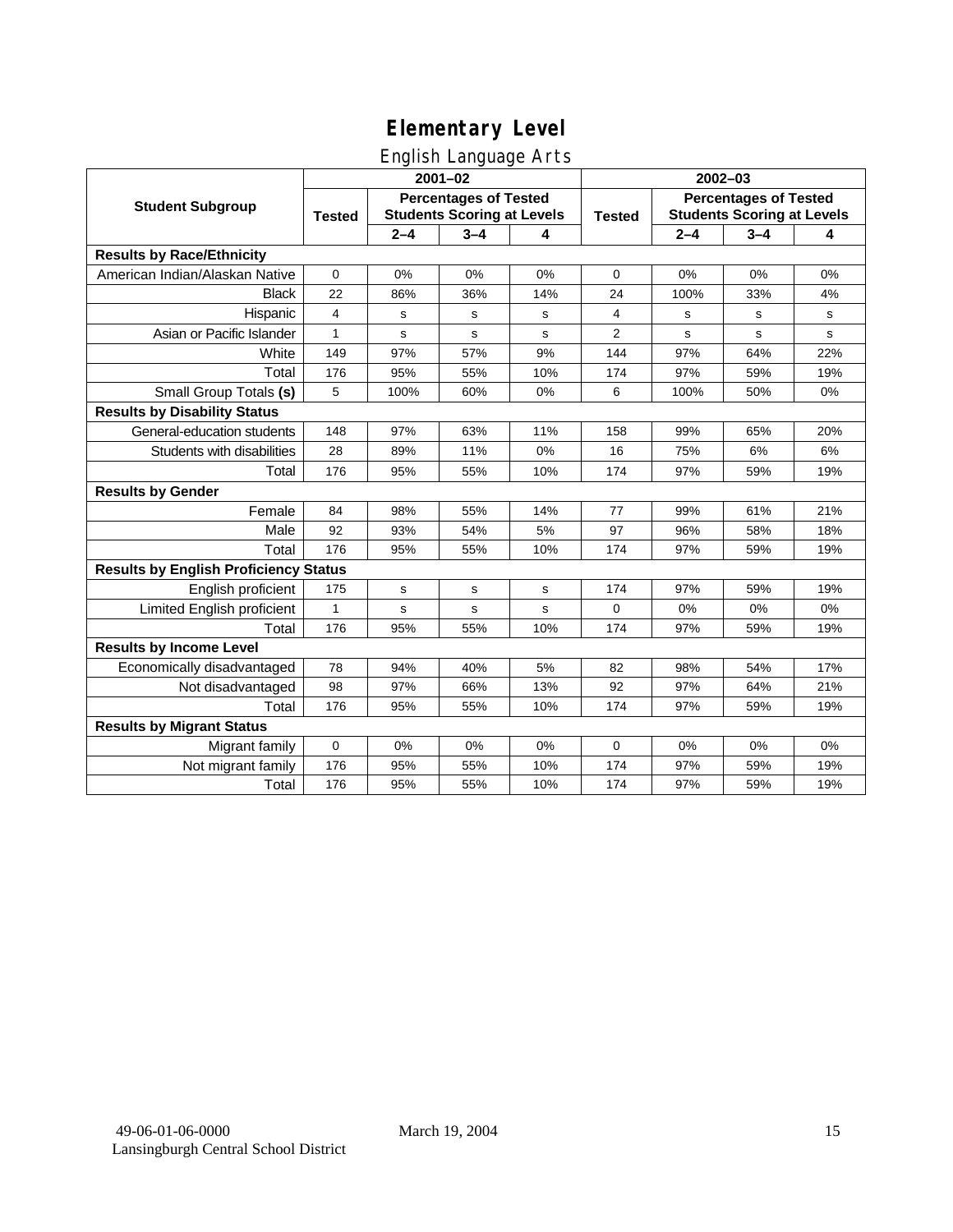## Mathematics

|                                              | $2001 - 02$    |                                                                   |         |     | $2002 - 03$   |                                                                   |             |     |
|----------------------------------------------|----------------|-------------------------------------------------------------------|---------|-----|---------------|-------------------------------------------------------------------|-------------|-----|
| <b>Student Subgroup</b>                      | <b>Tested</b>  | <b>Percentages of Tested</b><br><b>Students Scoring at Levels</b> |         |     | <b>Tested</b> | <b>Percentages of Tested</b><br><b>Students Scoring at Levels</b> |             |     |
|                                              |                | $2 - 4$                                                           | $3 - 4$ | 4   |               | $2 - 4$                                                           | $3 - 4$     | 4   |
| <b>Results by Race/Ethnicity</b>             |                |                                                                   |         |     |               |                                                                   |             |     |
| American Indian/Alaskan Native               | $\Omega$       | 0%                                                                | 0%      | 0%  | $\Omega$      | 0%                                                                | 0%          | 0%  |
| <b>Black</b>                                 | 22             | 91%                                                               | 45%     | 5%  | 25            | 96%                                                               | 60%         | 4%  |
| Hispanic                                     | 4              | s                                                                 | s       | s   | 3             | s                                                                 | s           | s   |
| Asian or Pacific Islander                    | 1              | s                                                                 | s       | s   | 2             | s                                                                 | $\mathbf s$ | s   |
| White                                        | 149            | 96%                                                               | 64%     | 14% | 142           | 97%                                                               | 81%         | 20% |
| Total                                        | 176            | 95%                                                               | 62%     | 13% | 172           | 97%                                                               | 78%         | 17% |
| Small Group Totals (s)                       | 5              | 100%                                                              | 60%     | 0%  | 5             | 100%                                                              | 100%        | 20% |
| <b>Results by Disability Status</b>          |                |                                                                   |         |     |               |                                                                   |             |     |
| General-education students                   | 150            | 97%                                                               | 67%     | 15% | 156           | 99%                                                               | 80%         | 19% |
| Students with disabilities                   | 26             | 85%                                                               | 31%     | 0%  | 16            | 81%                                                               | 63%         | 0%  |
| Total                                        | 176            | 95%                                                               | 62%     | 13% | 172           | 97%                                                               | 78%         | 17% |
| <b>Results by Gender</b>                     |                |                                                                   |         |     |               |                                                                   |             |     |
| Female                                       | 84             | 94%                                                               | 57%     | 10% | 78            | 96%                                                               | 79%         | 15% |
| Male                                         | 92             | 97%                                                               | 66%     | 15% | 94            | 98%                                                               | 78%         | 19% |
| Total                                        | 176            | 95%                                                               | 62%     | 13% | 172           | 97%                                                               | 78%         | 17% |
| <b>Results by English Proficiency Status</b> |                |                                                                   |         |     |               |                                                                   |             |     |
| English proficient                           | 174            | $\mathbf s$                                                       | s       | s   | 172           | 97%                                                               | 78%         | 17% |
| Limited English proficient                   | $\overline{2}$ | s                                                                 | s       | s   | $\Omega$      | 0%                                                                | 0%          | 0%  |
| Total                                        | 176            | 95%                                                               | 62%     | 13% | 172           | 97%                                                               | 78%         | 17% |
| <b>Results by Income Level</b>               |                |                                                                   |         |     |               |                                                                   |             |     |
| Economically disadvantaged                   | 80             | 93%                                                               | 48%     | 4%  | 81            | 99%                                                               | 74%         | 16% |
| Not disadvantaged                            | 96             | 98%                                                               | 74%     | 20% | 91            | 96%                                                               | 82%         | 19% |
| Total                                        | 176            | 95%                                                               | 62%     | 13% | 172           | 97%                                                               | 78%         | 17% |
| <b>Results by Migrant Status</b>             |                |                                                                   |         |     |               |                                                                   |             |     |
| Migrant family                               | 0              | 0%                                                                | 0%      | 0%  | $\Omega$      | 0%                                                                | 0%          | 0%  |
| Not migrant family                           | 176            | 95%                                                               | 62%     | 13% | 172           | 97%                                                               | 78%         | 17% |
| Total                                        | 176            | 95%                                                               | 62%     | 13% | 172           | 97%                                                               | 78%         | 17% |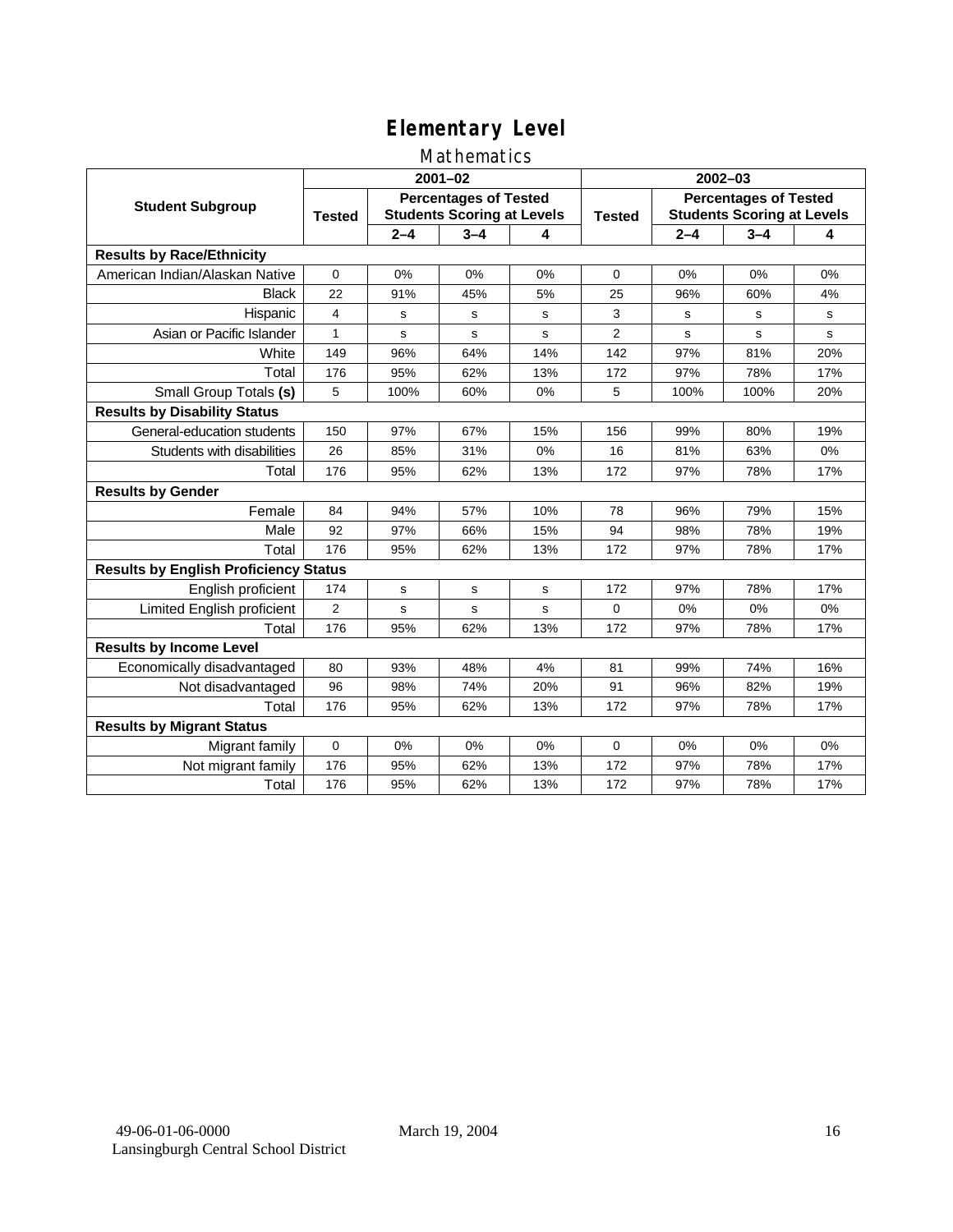# Science Multiple-Choice

|                                              |               | $2001 - 02$                                                                                  | 2002-03        |                                                                                              |  |  |
|----------------------------------------------|---------------|----------------------------------------------------------------------------------------------|----------------|----------------------------------------------------------------------------------------------|--|--|
| <b>Student Subgroup</b>                      | <b>Tested</b> | <b>Percentages of</b><br><b>Tested</b><br><b>Students</b><br><b>Scoring above</b><br>the SDL | <b>Tested</b>  | <b>Percentages of</b><br><b>Tested</b><br><b>Students</b><br><b>Scoring above</b><br>the SDL |  |  |
| <b>Results by Race/Ethnicity</b>             |               |                                                                                              |                |                                                                                              |  |  |
| American Indian/Alaskan Native               | $\mathbf 0$   | 0%                                                                                           | $\mathbf 0$    | 0%                                                                                           |  |  |
| <b>Black</b>                                 | 20            | 60%                                                                                          | 21             | 62%                                                                                          |  |  |
| Hispanic                                     | 5             | s                                                                                            | 4              | s                                                                                            |  |  |
| Asian or Pacific Islander                    | $\mathbf{1}$  | s                                                                                            | 3              | s                                                                                            |  |  |
| White                                        | 151           | 76%                                                                                          | 138            | 83%                                                                                          |  |  |
| Total                                        | 177           | 74%                                                                                          | 166            | 79%                                                                                          |  |  |
| Small Group Totals (s)                       | 6             | 67%                                                                                          | $\overline{7}$ | 57%                                                                                          |  |  |
| <b>Results by Disability Status</b>          |               |                                                                                              |                |                                                                                              |  |  |
| General-education students                   | 149           | 77%                                                                                          | 152            | 81%                                                                                          |  |  |
| Students with disabilities                   | 28            | 57%                                                                                          | 14             | 57%                                                                                          |  |  |
| Total                                        | 177           | 74%                                                                                          | 166            | 79%                                                                                          |  |  |
| <b>Results by Gender</b>                     |               |                                                                                              |                |                                                                                              |  |  |
| Female                                       | 83            | 71%                                                                                          | 72             | 79%                                                                                          |  |  |
| Male                                         | 94            | 77%                                                                                          | 94             | 79%                                                                                          |  |  |
| Total                                        | 177           | 74%                                                                                          | 166            | 79%                                                                                          |  |  |
| <b>Results by English Proficiency Status</b> |               |                                                                                              |                |                                                                                              |  |  |
| English proficient                           | 174           | s                                                                                            | 166            | 79%                                                                                          |  |  |
| Limited English proficient                   | 3             | s                                                                                            | 0              | 0%                                                                                           |  |  |
| Total                                        | 177           | 74%                                                                                          | 166            | 79%                                                                                          |  |  |
| <b>Results by Income Level</b>               |               |                                                                                              |                |                                                                                              |  |  |
| Economically disadvantaged                   | 80            | 66%                                                                                          | 78             | 73%                                                                                          |  |  |
| Not disadvantaged                            | 97            | 80%                                                                                          | 88             | 84%                                                                                          |  |  |
| Total                                        | 177           | 74%                                                                                          | 166            | 79%                                                                                          |  |  |
| <b>Results by Migrant Status</b>             |               |                                                                                              |                |                                                                                              |  |  |
| Migrant family                               | $\mathbf 0$   | 0%                                                                                           | $\Omega$       | 0%                                                                                           |  |  |
| Not migrant family                           | 177           | 74%                                                                                          | 166            | 79%                                                                                          |  |  |
| Total                                        | 177           | 74%                                                                                          | 166            | 79%                                                                                          |  |  |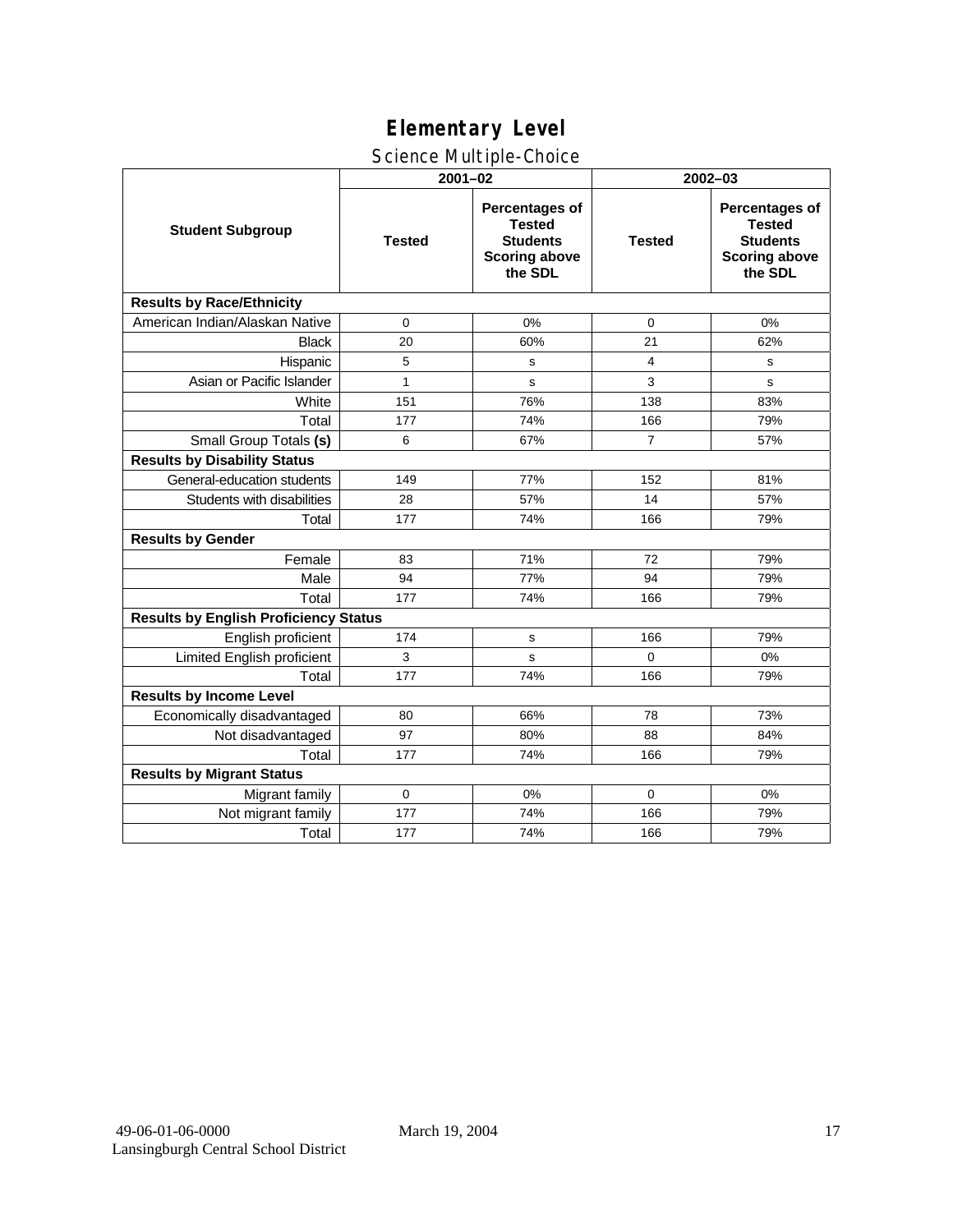## English Language Arts

|                                              |                                                                                    |         | ັ<br>$2001 - 02$ |               | $2002 - 03$                                                       |         |             |             |
|----------------------------------------------|------------------------------------------------------------------------------------|---------|------------------|---------------|-------------------------------------------------------------------|---------|-------------|-------------|
| <b>Student Subgroup</b>                      | <b>Percentages of Tested</b><br><b>Students Scoring at Levels</b><br><b>Tested</b> |         |                  | <b>Tested</b> | <b>Percentages of Tested</b><br><b>Students Scoring at Levels</b> |         |             |             |
|                                              |                                                                                    | $2 - 4$ | $3 - 4$          | 4             |                                                                   | $2 - 4$ | $3 - 4$     | 4           |
| <b>Results by Race/Ethnicity</b>             |                                                                                    |         |                  |               |                                                                   |         |             |             |
| American Indian/Alaskan Native               | $\mathbf 0$                                                                        | 0%      | 0%               | 0%            | $\mathbf 0$                                                       | 0%      | 0%          | 0%          |
| <b>Black</b>                                 | 23                                                                                 | 91%     | 17%              | 0%            | 27                                                                | 93%     | 30%         | 0%          |
| Hispanic                                     | 5                                                                                  | s       | s                | s             | $\overline{2}$                                                    | s       | s           | s           |
| Asian or Pacific Islander                    | 1                                                                                  | s       | s                | s             | 3                                                                 | s       | s           | $\mathbf s$ |
| White                                        | 153                                                                                | 95%     | 48%              | 7%            | 175                                                               | 90%     | 46%         | 7%          |
| Total                                        | 182                                                                                | 95%     | 43%              | 5%            | 207                                                               | 90%     | 43%         | 7%          |
| Small Group Totals (s)                       | 6                                                                                  | 100%    | 33%              | 0%            | 5                                                                 | 100%    | 40%         | 20%         |
| <b>Results by Disability Status</b>          |                                                                                    |         |                  |               |                                                                   |         |             |             |
| General-education students                   | 158                                                                                | 97%     | 49%              | 6%            | 175                                                               | 95%     | 50%         | 7%          |
| Students with disabilities                   | 24                                                                                 | 75%     | 4%               | 4%            | 32                                                                | 63%     | 9%          | 3%          |
| Total                                        | 182                                                                                | 95%     | 43%              | 5%            | 207                                                               | 90%     | 43%         | 7%          |
| <b>Results by Gender</b>                     |                                                                                    |         |                  |               |                                                                   |         |             |             |
| Female                                       | 93                                                                                 | 96%     | 41%              | 10%           | 105                                                               | 94%     | 51%         | 6%          |
| Male                                         | 89                                                                                 | 93%     | 46%              | 1%            | 102                                                               | 86%     | 35%         | 8%          |
| Total                                        | 182                                                                                | 95%     | 43%              | 5%            | 207                                                               | 90%     | 43%         | 7%          |
| <b>Results by English Proficiency Status</b> |                                                                                    |         |                  |               |                                                                   |         |             |             |
| English proficient                           | 182                                                                                | 95%     | 43%              | 5%            | 205                                                               | s       | $\mathbf s$ | $\mathbf s$ |
| Limited English proficient                   | $\mathbf{0}$                                                                       | 0%      | 0%               | 0%            | $\overline{2}$                                                    | s       | s           | $\mathbf s$ |
| Total                                        | 182                                                                                | 95%     | 43%              | 5%            | 207                                                               | 90%     | 43%         | 7%          |
| <b>Results by Income Level</b>               |                                                                                    |         |                  |               |                                                                   |         |             |             |
| Economically disadvantaged                   | 63                                                                                 | 86%     | 22%              | 0%            | 84                                                                | 85%     | 29%         | 1%          |
| Not disadvantaged                            | 119                                                                                | 99%     | 55%              | 8%            | 123                                                               | 94%     | 54%         | 11%         |
| Total                                        | 182                                                                                | 95%     | 43%              | 5%            | 207                                                               | 90%     | 43%         | 7%          |
| <b>Results by Migrant Status</b>             |                                                                                    |         |                  |               |                                                                   |         |             |             |
| Migrant family                               | $\mathbf 0$                                                                        | 0%      | 0%               | 0%            | 0                                                                 | 0%      | 0%          | 0%          |
| Not migrant family                           | 182                                                                                | 95%     | 43%              | 5%            | 207                                                               | 90%     | 43%         | 7%          |
| Total                                        | 182                                                                                | 95%     | 43%              | 5%            | 207                                                               | 90%     | 43%         | 7%          |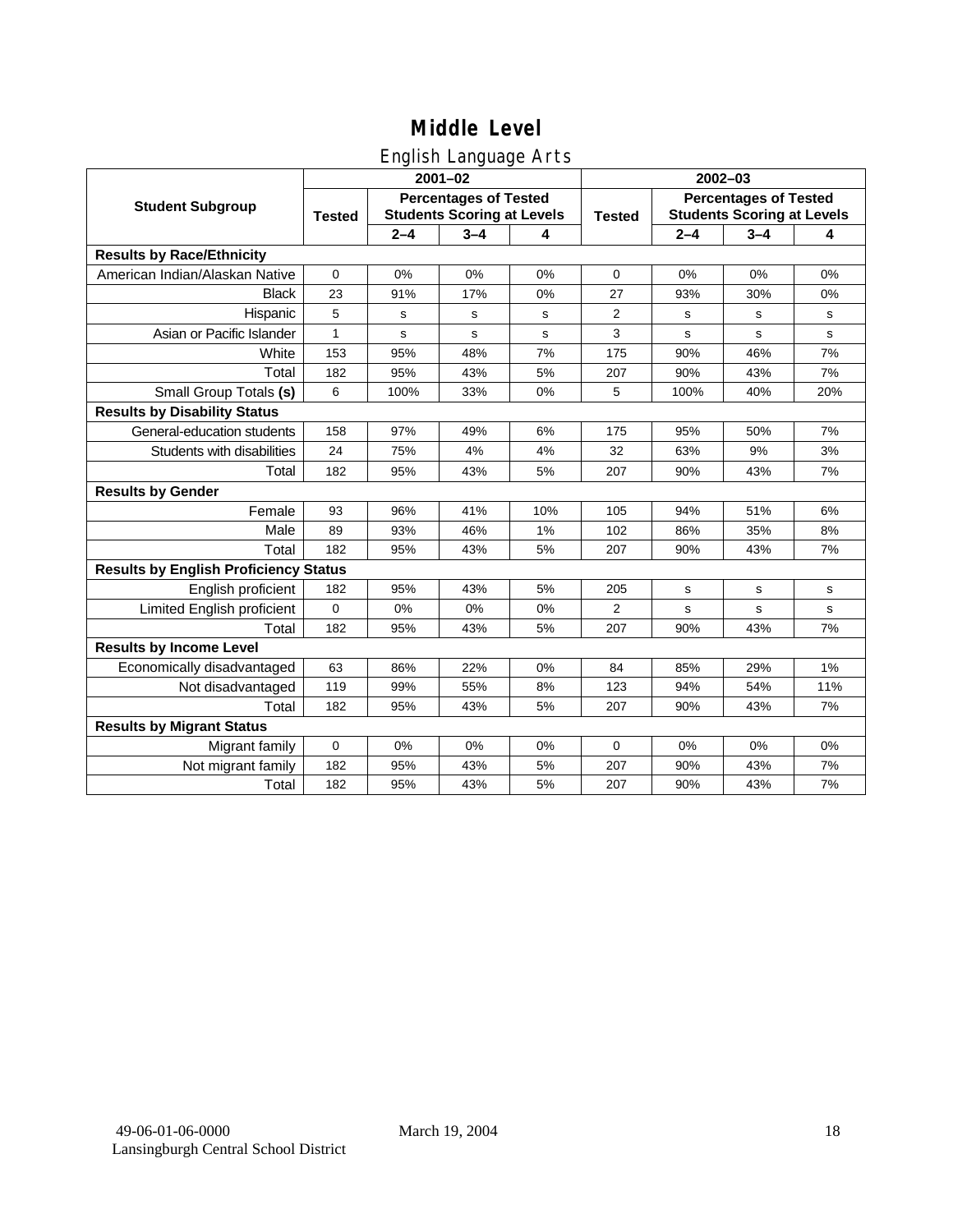## Mathematics

|                                              |               |                                                                   | $2001 - 02$ |     | 2002-03        |                                                                   |             |           |
|----------------------------------------------|---------------|-------------------------------------------------------------------|-------------|-----|----------------|-------------------------------------------------------------------|-------------|-----------|
| <b>Student Subgroup</b>                      | <b>Tested</b> | <b>Percentages of Tested</b><br><b>Students Scoring at Levels</b> |             |     | <b>Tested</b>  | <b>Percentages of Tested</b><br><b>Students Scoring at Levels</b> |             |           |
|                                              |               | $2 - 4$                                                           | $3 - 4$     | 4   |                | $2 - 4$                                                           | $3 - 4$     | 4         |
| <b>Results by Race/Ethnicity</b>             |               |                                                                   |             |     |                |                                                                   |             |           |
| American Indian/Alaskan Native               | $\mathbf{0}$  | 0%                                                                | 0%          | 0%  | $\Omega$       | 0%                                                                | 0%          | 0%        |
| <b>Black</b>                                 | 23            | 70%                                                               | 9%          | 0%  | 29             | s                                                                 | s           | s         |
| Hispanic                                     | 5             | s                                                                 | s           | s   | $\mathbf{1}$   | s                                                                 | s           | s         |
| Asian or Pacific Islander                    | $\mathbf{1}$  | s                                                                 | s           | s   | 3              | $\mathbf s$                                                       | s           | s         |
| White                                        | 148           | 91%                                                               | 49%         | 9%  | 177            | 88%                                                               | 53%         | 10%       |
| Total                                        | 177           | 88%                                                               | 44%         | 8%  | 210            | 84%                                                               | 50%         | 10%       |
| Small Group Totals (s)                       | 6             | 83%                                                               | 50%         | 0%  | 33             | 67%                                                               | 39%         | 6%        |
| <b>Results by Disability Status</b>          |               |                                                                   |             |     |                |                                                                   |             |           |
| General-education students                   | 155           | 92%                                                               | 47%         | 9%  | 177            | 89%                                                               | 56%         | 11%       |
| Students with disabilities                   | 22            | 59%                                                               | 18%         | 0%  | 33             | 58%                                                               | 21%         | 0%        |
| Total                                        | 177           | 88%                                                               | 44%         | 8%  | 210            | 84%                                                               | 50%         | 10%       |
| <b>Results by Gender</b>                     |               |                                                                   |             |     |                |                                                                   |             |           |
| Female                                       | 93            | 88%                                                               | 39%         | 8%  | 105            | 89%                                                               | 50%         | 7%        |
| Male                                         | 84            | 87%                                                               | 49%         | 8%  | 105            | 80%                                                               | 51%         | 12%       |
| Total                                        | 177           | 88%                                                               | 44%         | 8%  | 210            | 84%                                                               | 50%         | 10%       |
| <b>Results by English Proficiency Status</b> |               |                                                                   |             |     |                |                                                                   |             |           |
| English proficient                           | 177           | 88%                                                               | 44%         | 8%  | 208            | s                                                                 | $\mathbf s$ | ${\tt s}$ |
| Limited English proficient                   | 0             | 0%                                                                | 0%          | 0%  | $\overline{2}$ | s                                                                 | s           | s         |
| Total                                        | 177           | 88%                                                               | 44%         | 8%  | 210            | 84%                                                               | 50%         | 10%       |
| <b>Results by Income Level</b>               |               |                                                                   |             |     |                |                                                                   |             |           |
| Economically disadvantaged                   | 59            | 76%                                                               | 20%         | 0%  | 83             | 72%                                                               | 34%         | 5%        |
| Not disadvantaged                            | 118           | 93%                                                               | 55%         | 12% | 127            | 92%                                                               | 61%         | 13%       |
| Total                                        | 177           | 88%                                                               | 44%         | 8%  | 210            | 84%                                                               | 50%         | 10%       |
| <b>Results by Migrant Status</b>             |               |                                                                   |             |     |                |                                                                   |             |           |
| Migrant family                               | 0             | 0%                                                                | 0%          | 0%  | $\Omega$       | 0%                                                                | 0%          | 0%        |
| Not migrant family                           | 177           | 88%                                                               | 44%         | 8%  | 210            | 84%                                                               | 50%         | 10%       |
| Total                                        | 177           | 88%                                                               | 44%         | 8%  | 210            | 84%                                                               | 50%         | 10%       |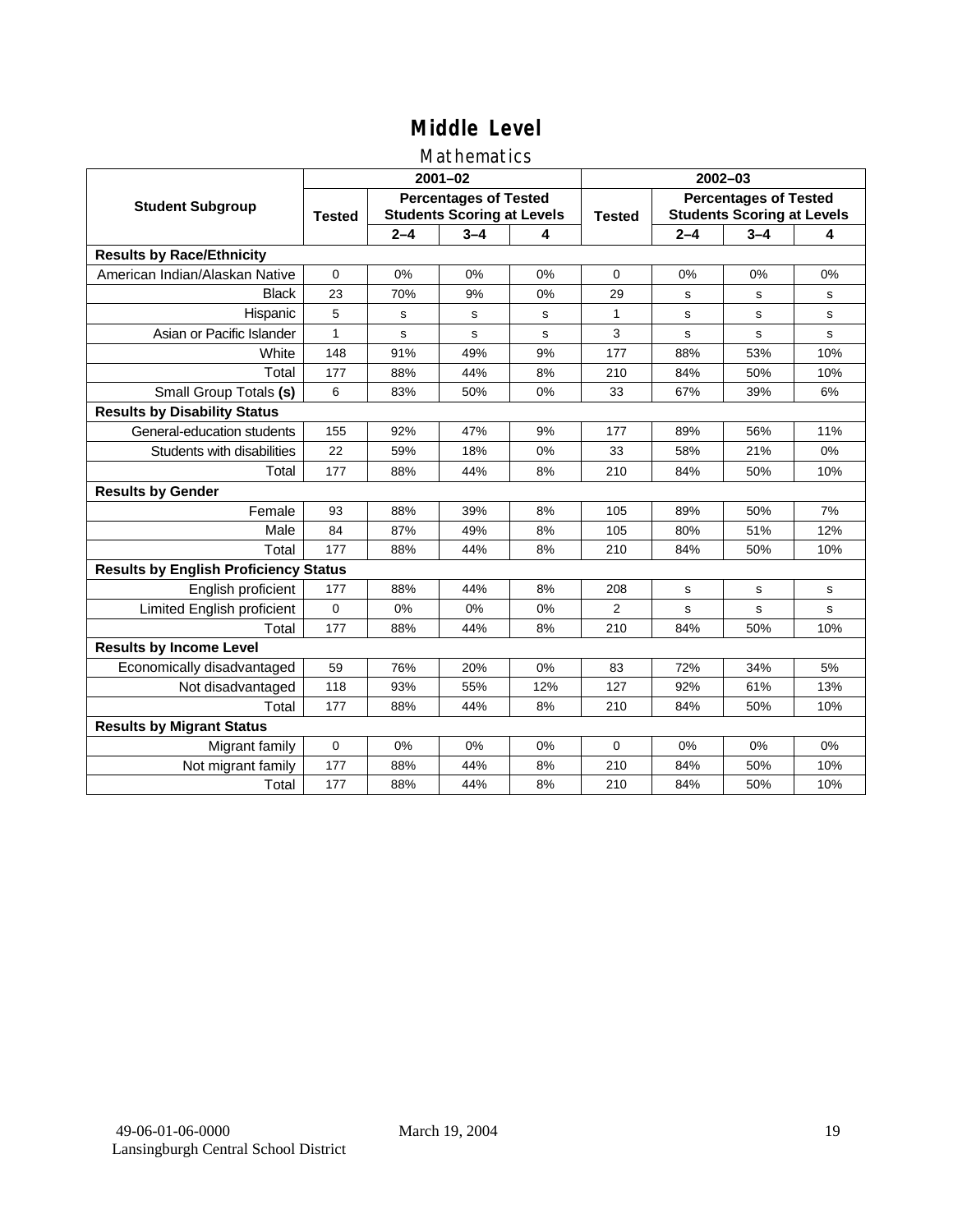#### **Science**

|                                              |                 |             | $2001 - 02$                                                       |             | $2002 - 03$    |                                                                   |         |     |  |
|----------------------------------------------|-----------------|-------------|-------------------------------------------------------------------|-------------|----------------|-------------------------------------------------------------------|---------|-----|--|
| <b>Student Subgroup</b>                      | <b>Tested</b>   |             | <b>Percentages of Tested</b><br><b>Students Scoring at Levels</b> |             | <b>Tested</b>  | <b>Percentages of Tested</b><br><b>Students Scoring at Levels</b> |         |     |  |
|                                              |                 | $2 - 4$     | $3 - 4$                                                           | 4           |                | $2 - 4$                                                           | $3 - 4$ | 4   |  |
| <b>Results by Race/Ethnicity</b>             |                 |             |                                                                   |             |                |                                                                   |         |     |  |
| American Indian/Alaskan Native               | $\Omega$        | 0%          | 0%                                                                | 0%          | $\Omega$       | 0%                                                                | 0%      | 0%  |  |
| <b>Black</b>                                 | 23              | 96%         | 52%                                                               | 13%         | 27             | s                                                                 | s       | s   |  |
| Hispanic                                     | 5               | s           | s                                                                 | s           | 1              | s                                                                 | s       | s   |  |
| Asian or Pacific Islander                    | 1               | s           | s                                                                 | $\mathbf s$ | 3              | s                                                                 | s       | s   |  |
| White                                        | 152             | 99%         | 87%                                                               | 37%         | 171            | 98%                                                               | 80%     | 37% |  |
| Total                                        | 181             | 99%         | 82%                                                               | 33%         | 202            | 98%                                                               | 80%     | 35% |  |
| Small Group Totals (s)                       | 6               | 100%        | 67%                                                               | 17%         | 31             | 97%                                                               | 77%     | 23% |  |
| <b>Results by Disability Status</b>          |                 |             |                                                                   |             |                |                                                                   |         |     |  |
| General-education students                   | 164             | 99%         | 83%                                                               | 35%         | 175            | 98%                                                               | 85%     | 39% |  |
| Students with disabilities                   | $\overline{17}$ | 100%        | 71%                                                               | 12%         | 27             | 96%                                                               | 48%     | 11% |  |
| Total                                        | 181             | 99%         | 82%                                                               | 33%         | 202            | 98%                                                               | 80%     | 35% |  |
| <b>Results by Gender</b>                     |                 |             |                                                                   |             |                |                                                                   |         |     |  |
| Female                                       | $\overline{93}$ | 99%         | 81%                                                               | 28%         | 106            | 98%                                                               | 80%     | 31% |  |
| Male                                         | 88              | 99%         | 83%                                                               | 39%         | 96             | 98%                                                               | 79%     | 40% |  |
| Total                                        | 181             | 99%         | 82%                                                               | 33%         | 202            | 98%                                                               | 80%     | 35% |  |
| <b>Results by English Proficiency Status</b> |                 |             |                                                                   |             |                |                                                                   |         |     |  |
| English proficient                           | 181             | 99%         | 82%                                                               | 33%         | 200            | s                                                                 | s       | s   |  |
| Limited English proficient                   | $\Omega$        | $0\%$       | $0\%$                                                             | $0\%$       | $\overline{2}$ | s                                                                 | s       | s   |  |
| Total                                        | 181             | 99%         | 82%                                                               | 33%         | 202            | 98%                                                               | 80%     | 35% |  |
| <b>Results by Income Level</b>               |                 |             |                                                                   |             |                |                                                                   |         |     |  |
| Economically disadvantaged                   | 60              | 98%         | 62%                                                               | 13%         | 78             | 95%                                                               | 68%     | 17% |  |
| Not disadvantaged                            | 121             | 99%         | 92%                                                               | 43%         | 124            | 100%                                                              | 87%     | 47% |  |
| Total                                        | 181             | 99%         | 82%                                                               | 33%         | 202            | 98%                                                               | 80%     | 35% |  |
| <b>Results by Migrant Status</b>             |                 |             |                                                                   |             |                |                                                                   |         |     |  |
| Migrant family                               | $\mathbf{1}$    | s           | s                                                                 | s           | 0              | $0\%$                                                             | 0%      | 0%  |  |
| Not migrant family                           | 180             | $\mathbf s$ | s                                                                 | s           | 202            | 98%                                                               | 80%     | 35% |  |
| Total                                        | 181             | 99%         | 82%                                                               | 33%         | 202            | 98%                                                               | 80%     | 35% |  |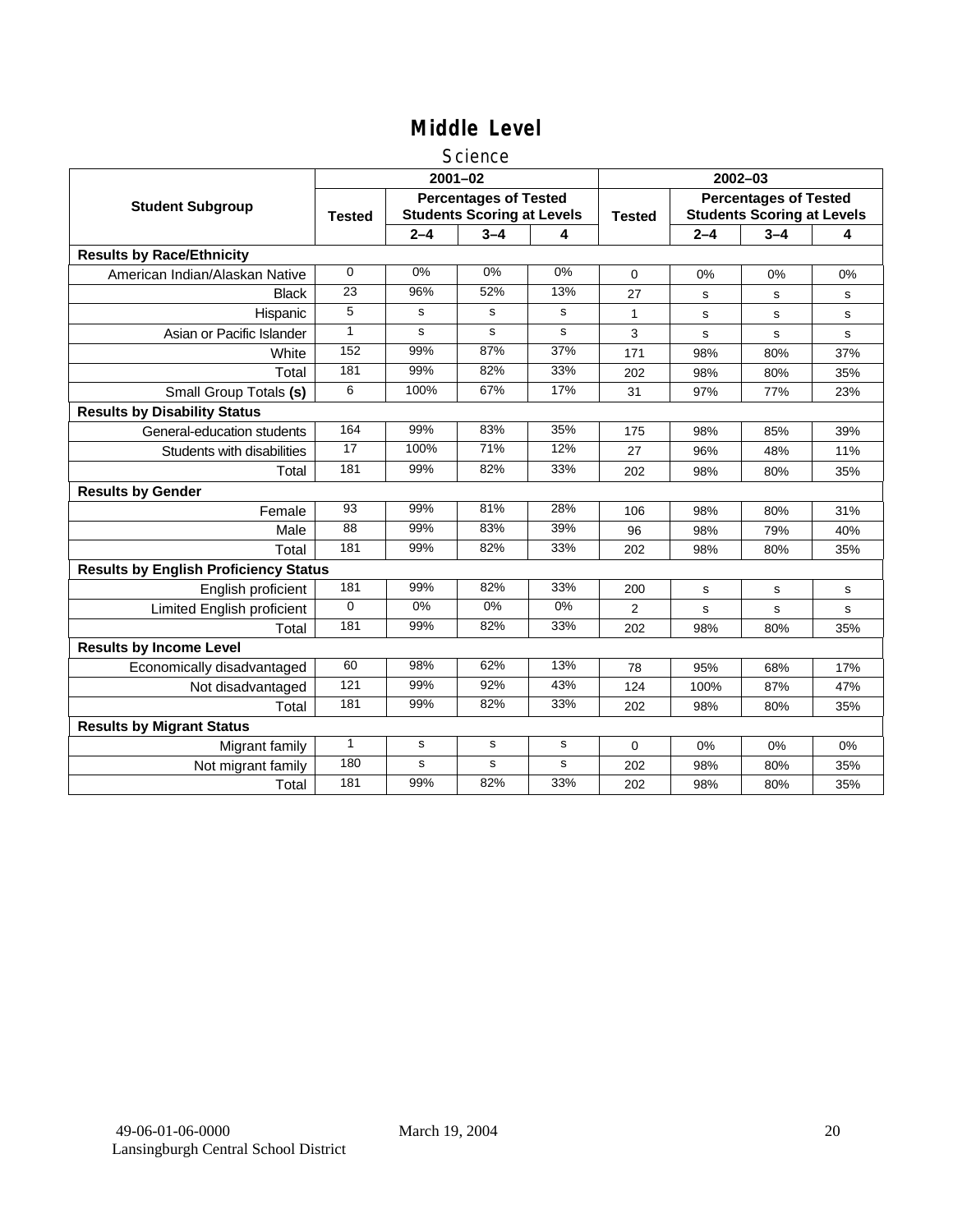## **1998 and 1999 High School Cohorts**

General-education students who first entered ninth grade in 1998 or 1999 must score 55 or higher on Regents English and mathematics examinations to graduate. During the phase-in of the Regents examination graduation requirements, all students (with district board of education approval) may qualify for a local diploma by earning a score of 55–64 on the required Regents examinations; a score of 65 or higher is required for a Regents diploma. Students with disabilities and certain students with a Section 504 Accomodation Plan may qualify for a local diploma by passing Regents competency tests. The data in these tables show the performance of the cohorts as of June 30<sup>th</sup> of the fourth year after first entering grade 9.

#### **Performance on the English Assessment Requirement for Graduation**

|                                              | 1998 Cohort                  |                          |               |                                  |                           | 1999 Cohort              |                 |                                  |                   |                          |
|----------------------------------------------|------------------------------|--------------------------|---------------|----------------------------------|---------------------------|--------------------------|-----------------|----------------------------------|-------------------|--------------------------|
|                                              |                              | <b>Count of Students</b> |               | <b>Percent</b><br><b>Meeting</b> |                           | <b>Count of Students</b> |                 | <b>Percent</b><br><b>Meeting</b> |                   |                          |
| <b>Student Subgroup</b>                      | <b>Students</b><br>in Cohort | by Score                 |               |                                  | <b>Students</b>           | by Score                 |                 |                                  |                   |                          |
|                                              |                              | <b>Regents</b>           |               | Pass-                            | Gradu-                    | in                       | <b>Regents</b>  |                                  | Pass-             | Gradua-                  |
|                                              |                              | $55 -$<br>64             | $65 -$<br>100 | ed<br><b>RCTs</b>                | ation<br>Require-<br>ment | <b>Cohort</b>            | $55 -$<br>64    | $65 -$<br>100                    | ed<br><b>RCTs</b> | tion<br>Require-<br>ment |
| <b>Results by Race/Ethnicity</b>             |                              |                          |               |                                  |                           |                          |                 |                                  |                   |                          |
| American Indian/Alaskan Native               | 0                            | 0                        | 0             | $\mathbf 0$                      | 0%                        | 0                        | 0               | 0                                | $\mathbf 0$       | 0%                       |
| <b>Black</b>                                 | $\overline{c}$               | s                        | s             | ${\tt s}$                        | s                         | 8                        | s               | s                                | s                 | s                        |
| Hispanic                                     | $\overline{0}$               | 0                        | $\Omega$      | $\Omega$                         | 0%                        | $\overline{2}$           | s               | s                                | s                 | s                        |
| Asian or Pacific Islander                    | 0                            | 0                        | $\mathbf 0$   | $\mathbf 0$                      | 0%                        | $\mathbf{1}$             | $\mathbf s$     | s                                | s                 | s                        |
| White                                        | 123                          | s                        | s             | $\mathbf s$                      | s                         | 114                      | 9               | 97                               | 4                 | 96%                      |
| Total                                        | 125                          | 12                       | 106           | 2                                | 96%                       | 125                      | $\overline{12}$ | 101                              | 5                 | 94%                      |
| Small Group Totals (s)                       | 125                          | 12                       | 106           | $\overline{2}$                   | 96%                       | 11                       | 3               | 4                                | 1                 | 73%                      |
| <b>Results by Disability Status</b>          |                              |                          |               |                                  |                           |                          |                 |                                  |                   |                          |
| General-education students                   | 113                          | 11                       | 100           | 0                                | 98%                       | 115                      | 12              | 97                               | 0                 | 95%                      |
| Students with disabilities                   | 12                           | $\mathbf{1}$             | 6             | $\overline{2}$                   | 75%                       | 10                       | 0               | 4                                | 5                 | 90%                      |
| Total                                        | 125                          | 12                       | 106           | 2                                | 96%                       | 125                      | 12              | 101                              | 5                 | 94%                      |
| <b>Results by Gender</b>                     |                              |                          |               |                                  |                           |                          |                 |                                  |                   |                          |
| Female                                       | 58                           | 8                        | 47            | $\mathbf 0$                      | 95%                       | 75                       | $\overline{7}$  | 61                               | 3                 | 95%                      |
| Male                                         | 67                           | $\overline{4}$           | 59            | $\overline{2}$                   | 97%                       | 50                       | 5               | 40                               | $\overline{2}$    | 94%                      |
| Total                                        | 125                          | 12                       | 106           | $\overline{2}$                   | 96%                       | 125                      | 12              | 101                              | 5                 | 94%                      |
| <b>Results by English Proficiency Status</b> |                              |                          |               |                                  |                           |                          |                 |                                  |                   |                          |
| English proficient                           | 125                          | 12                       | 106           | $\overline{2}$                   | 96%                       | 125                      | 12              | 101                              | 5                 | 94%                      |
| Limited English proficient                   | $\mathbf 0$                  | 0                        | 0             | 0                                | 0%                        | 0                        | 0               | 0                                | 0                 | 0%                       |
| Total                                        | 125                          | 12                       | 106           | $\overline{2}$                   | 96%                       | 125                      | 12              | 101                              | 5                 | 94%                      |
| <b>Results by Income Level</b>               |                              |                          |               |                                  |                           |                          |                 |                                  |                   |                          |
| Economically disadvantaged                   | 24                           | 5                        | 18            | $\mathbf 0$                      | 96%                       | $\overline{2}$           | s               | s                                | s                 | s                        |
| Not disadvantaged                            | 101                          | $\overline{7}$           | 88            | $\overline{2}$                   | 96%                       | 123                      | $\sf s$         | s                                | s                 | s                        |
| Total                                        | 125                          | 12                       | 106           | $\overline{2}$                   | 96%                       | 125                      | 12              | 101                              | 5                 | 94%                      |
| <b>Results by Migrant Status</b>             |                              |                          |               |                                  |                           |                          |                 |                                  |                   |                          |
| Migrant family                               | $\mathbf 0$                  | 0                        | 0             | 0                                | 0%                        | 0                        | 0               | 0                                | 0                 | 0%                       |
| Not migrant family                           | 125                          | 12                       | 106           | 2                                | 96%                       | 125                      | 12              | 101                              | 5                 | 94%                      |
| Total                                        | 125                          | 12                       | 106           | $\overline{2}$                   | 96%                       | 125                      | 12              | 101                              | 5                 | 94%                      |

### **after Four Years of High School**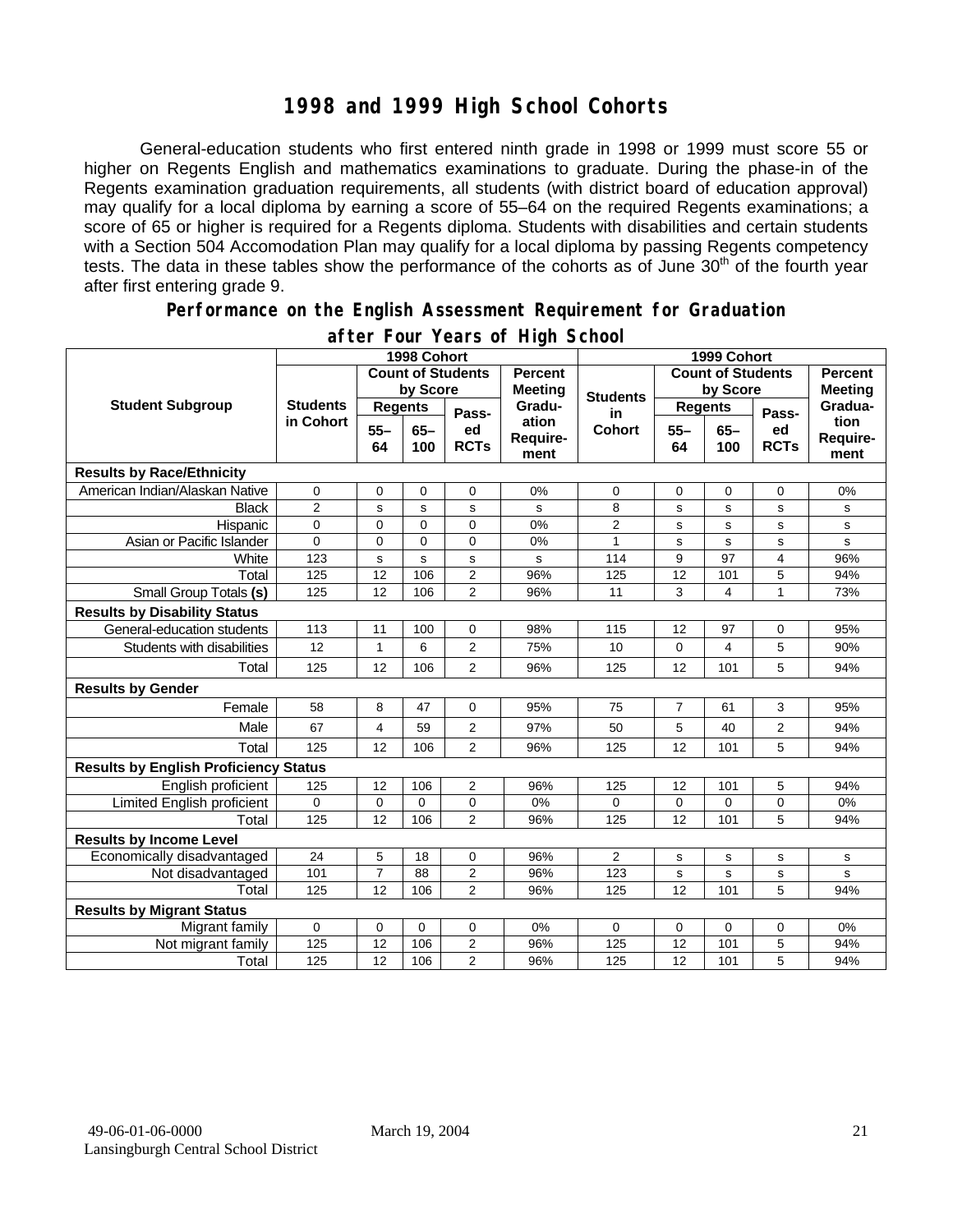#### **Performance on the Mathematics Assessment Requirement for Graduation after Four Years of High School**

|                                              | oraaaanon artor roor<br>1998 Cohort |                                            |                |                   |                           |                          |                | Turis of Thyll Sullou<br>1999 Cohort |                   |                          |  |  |
|----------------------------------------------|-------------------------------------|--------------------------------------------|----------------|-------------------|---------------------------|--------------------------|----------------|--------------------------------------|-------------------|--------------------------|--|--|
|                                              |                                     | <b>Count of Students</b><br><b>Percent</b> |                |                   |                           | <b>Count of Students</b> |                |                                      | <b>Percent</b>    |                          |  |  |
| <b>Student Subgroup</b>                      | <b>Students</b>                     | by Score                                   |                | <b>Meeting</b>    |                           | by Score                 |                | <b>Meeting</b>                       |                   |                          |  |  |
|                                              | in<br><b>Cohort</b>                 | <b>Regents</b>                             |                | Pass-             | Gradu-                    | <b>Students</b><br>in    | <b>Regents</b> |                                      | Pass-             | Gradua-                  |  |  |
|                                              |                                     | $55 -$<br>64                               | $65 -$<br>100  | ed<br><b>RCTs</b> | ation<br>Require-<br>ment | <b>Cohort</b>            | $55 -$<br>64   | $65 -$<br>100                        | ed<br><b>RCTs</b> | tion<br>Require-<br>ment |  |  |
| <b>Results by Race/Ethnicity</b>             |                                     |                                            |                |                   |                           |                          |                |                                      |                   |                          |  |  |
| American Indian/Alaskan Native               | $\pmb{0}$                           | $\mathbf 0$                                | $\mathbf 0$    | 0                 | 0%                        | 0                        | 0              | $\mathbf 0$                          | 0                 | 0%                       |  |  |
| <b>Black</b>                                 | $\overline{c}$                      | s                                          | s              | s                 | s                         | 8                        | s              | $\mathbf s$                          | s                 | s                        |  |  |
| Hispanic                                     | 0                                   | $\mathbf 0$                                | $\mathbf 0$    | 0                 | 0%                        | $\overline{2}$           | s              | s                                    | s                 | s                        |  |  |
| Asian or Pacific Islander                    | 0                                   | $\mathbf 0$                                | $\mathbf 0$    | $\mathbf 0$       | 0%                        | $\mathbf{1}$             | s              | $\mathbf s$                          | s                 | s                        |  |  |
| White                                        | 123                                 | $\mathbf s$                                | $\mathbf s$    | s                 | s                         | 114                      | 8              | 95                                   | 4                 | 94%                      |  |  |
| Total                                        | 125                                 | 10                                         | 99             | 8                 | 94%                       | 125                      | 8              | 102                                  | 4                 | 91%                      |  |  |
| Small Group Totals (s)                       | 125                                 | 10                                         | 99             | 8                 | 94%                       | 11                       | 0              | $\overline{7}$                       | 0                 | 64%                      |  |  |
| <b>Results by Disability Status</b>          |                                     |                                            |                |                   |                           |                          |                |                                      |                   |                          |  |  |
| General-education students                   | 113                                 | 10                                         | 97             | $\mathbf{1}$      | 96%                       | 115                      | $\overline{7}$ | 98                                   | $\mathbf 0$       | 91%                      |  |  |
| Students with disabilities                   | 12                                  | $\mathbf 0$                                | $\overline{2}$ | $\overline{7}$    | 75%                       | 10                       | 1              | $\overline{4}$                       | 4                 | 90%                      |  |  |
| Total                                        | 125                                 | 10                                         | 99             | 8                 | 94%                       | 125                      | 8              | 102                                  | 4                 | 91%                      |  |  |
| <b>Results by Gender</b>                     |                                     |                                            |                |                   |                           |                          |                |                                      |                   |                          |  |  |
| Female                                       | 58                                  | 6                                          | 47             | 2                 | 95%                       | 75                       | 4              | 63                                   | 2                 | 92%                      |  |  |
| Male                                         | 67                                  | $\overline{4}$                             | 52             | 6                 | 93%                       | 50                       | 4              | 39                                   | $\mathbf{2}$      | 90%                      |  |  |
| Total                                        | 125                                 | 10                                         | 99             | 8                 | 94%                       | 125                      | 8              | 102                                  | 4                 | 91%                      |  |  |
| <b>Results by English Proficiency Status</b> |                                     |                                            |                |                   |                           |                          |                |                                      |                   |                          |  |  |
| English proficient                           | 125                                 | 10                                         | 99             | 8                 | 94%                       | 125                      | 8              | 102                                  | 4                 | 91%                      |  |  |
| Limited English proficient                   | 0                                   | $\mathbf 0$                                | $\mathbf 0$    | 0                 | 0%                        | 0                        | $\pmb{0}$      | 0                                    | 0                 | 0%                       |  |  |
| Total                                        | 125                                 | 10                                         | 99             | 8                 | 94%                       | 125                      | 8              | 102                                  | 4                 | 91%                      |  |  |
| <b>Results by Income Level</b>               |                                     |                                            |                |                   |                           |                          |                |                                      |                   |                          |  |  |
| Economically disadvantaged                   | 24                                  | $\overline{2}$                             | 20             | 0                 | 92%                       | $\overline{2}$           | s              | $\mathbf s$                          | s                 | s                        |  |  |
| Not disadvantaged                            | 101                                 | 8                                          | 79             | 8                 | 94%                       | 123                      | s              | $\mathbf s$                          | s                 | s                        |  |  |
| Total                                        | 125                                 | 10                                         | 99             | 8                 | 94%                       | 125                      | 8              | 102                                  | 4                 | 91%                      |  |  |
| <b>Results by Migrant Status</b>             |                                     |                                            |                |                   |                           |                          |                |                                      |                   |                          |  |  |
| Migrant family                               | $\mathbf 0$                         | $\mathbf 0$                                | $\mathbf 0$    | $\mathbf 0$       | 0%                        | $\mathbf 0$              | $\mathbf 0$    | $\mathbf 0$                          | 0                 | 0%                       |  |  |
| Not migrant family                           | 125                                 | 10                                         | 99             | 8                 | 94%                       | 125                      | 8              | 102                                  | 4                 | 91%                      |  |  |
| Total                                        | 125                                 | 10                                         | 99             | 8                 | 94%                       | 125                      | 8              | 102                                  | 4                 | 91%                      |  |  |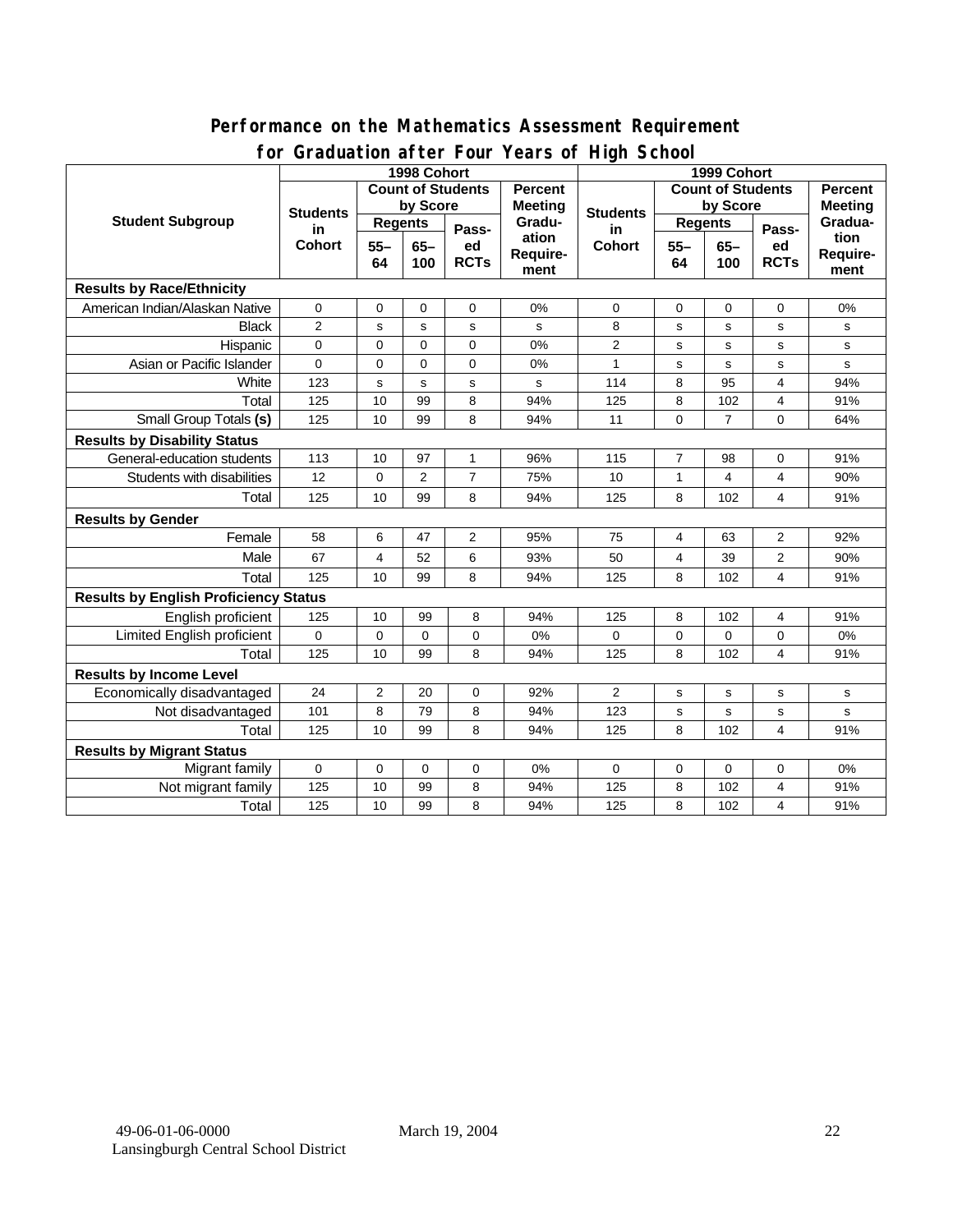## **Cohort Graduation Rates**

Students were counted as graduates in the first two columns of this table if they earned a local diploma with or without a Regents endorsement by June 30<sup>th</sup> of the fourth year after first entering grade 9 and in the second two columns if they earned a local diploma with or without a Regents endorsement by August 31st of the fourth year after first entering grade 9. The graduation-rate cohort includes students who transferred to general education development (GED) programs. These students were not counted in the 1998 district accountability cohort for English and mathematics.

|                                              |                                         | 1998 Cohort as of<br>June 30, 2002 | 1998 Cohort as of<br><b>August 31, 2002</b> |                    |  |  |  |  |
|----------------------------------------------|-----------------------------------------|------------------------------------|---------------------------------------------|--------------------|--|--|--|--|
| <b>Student Subgroup</b>                      | <b>Graduation</b><br><b>Rate Cohort</b> | Graduation<br>Rate                 | <b>Graduation</b><br><b>Rate Cohort</b>     | Graduation<br>Rate |  |  |  |  |
| <b>Results by Race/Ethnicity</b>             |                                         |                                    |                                             |                    |  |  |  |  |
| American Indian/Alaskan Native               | 0                                       | 0%                                 | 0                                           | 0%                 |  |  |  |  |
| <b>Black</b>                                 | $\overline{2}$                          | s                                  | $\overline{2}$                              | s                  |  |  |  |  |
| Hispanic                                     | $\mathbf 0$                             | 0%                                 | 1                                           | s                  |  |  |  |  |
| Asian or Pacific Islander                    | $\mathbf 0$                             | 0%                                 | $\mathbf 0$                                 | 0%                 |  |  |  |  |
| White                                        | 129                                     | s                                  | 133                                         | s                  |  |  |  |  |
| Total                                        | 131                                     | 74%                                | 136                                         | 80%                |  |  |  |  |
| Small Group Totals (s)                       | 131                                     | 74%                                | 136                                         | 80%                |  |  |  |  |
| <b>Results by Disability Status</b>          |                                         |                                    |                                             |                    |  |  |  |  |
| General-education students                   | 118                                     | 75%                                | 122                                         | 83%                |  |  |  |  |
| Students with disabilities                   | 13                                      | 62%                                | 14                                          | 57%                |  |  |  |  |
| Total                                        | 131                                     | 74%                                | 136                                         | 80%                |  |  |  |  |
| <b>Results by Gender</b>                     |                                         |                                    |                                             |                    |  |  |  |  |
| Female                                       | 60                                      | 80%                                | 65                                          | 78%                |  |  |  |  |
| Male                                         | 71                                      | 69%                                | 71                                          | 82%                |  |  |  |  |
| Total                                        | 131                                     | 74%                                | 136                                         | 80%                |  |  |  |  |
| <b>Results by English Proficiency Status</b> |                                         |                                    |                                             |                    |  |  |  |  |
| English proficient                           | 131                                     | 74%                                | 136                                         | 80%                |  |  |  |  |
| Limited English proficient                   | $\mathbf 0$                             | 0%                                 | $\Omega$                                    | 0%                 |  |  |  |  |
| Total                                        | 131                                     | 74%                                | 136                                         | 80%                |  |  |  |  |
| <b>Results by Income Level</b>               |                                         |                                    |                                             |                    |  |  |  |  |
| Economically disadvantaged                   | 27                                      | 63%                                | 22                                          | 77%                |  |  |  |  |
| Not disadvantaged                            | 104                                     | 77%                                | 114                                         | 81%                |  |  |  |  |
| Total                                        | 131                                     | 74%                                | 136                                         | 80%                |  |  |  |  |
| <b>Results by Migrant Status</b>             |                                         |                                    |                                             |                    |  |  |  |  |
| Migrant family                               | $\mathbf 0$                             | 0%                                 | $\Omega$                                    | 0%                 |  |  |  |  |
| Not migrant family                           | 131                                     | 74%                                | 136                                         | 80%                |  |  |  |  |
| Total                                        | 131                                     | 74%                                | 136                                         | 80%                |  |  |  |  |